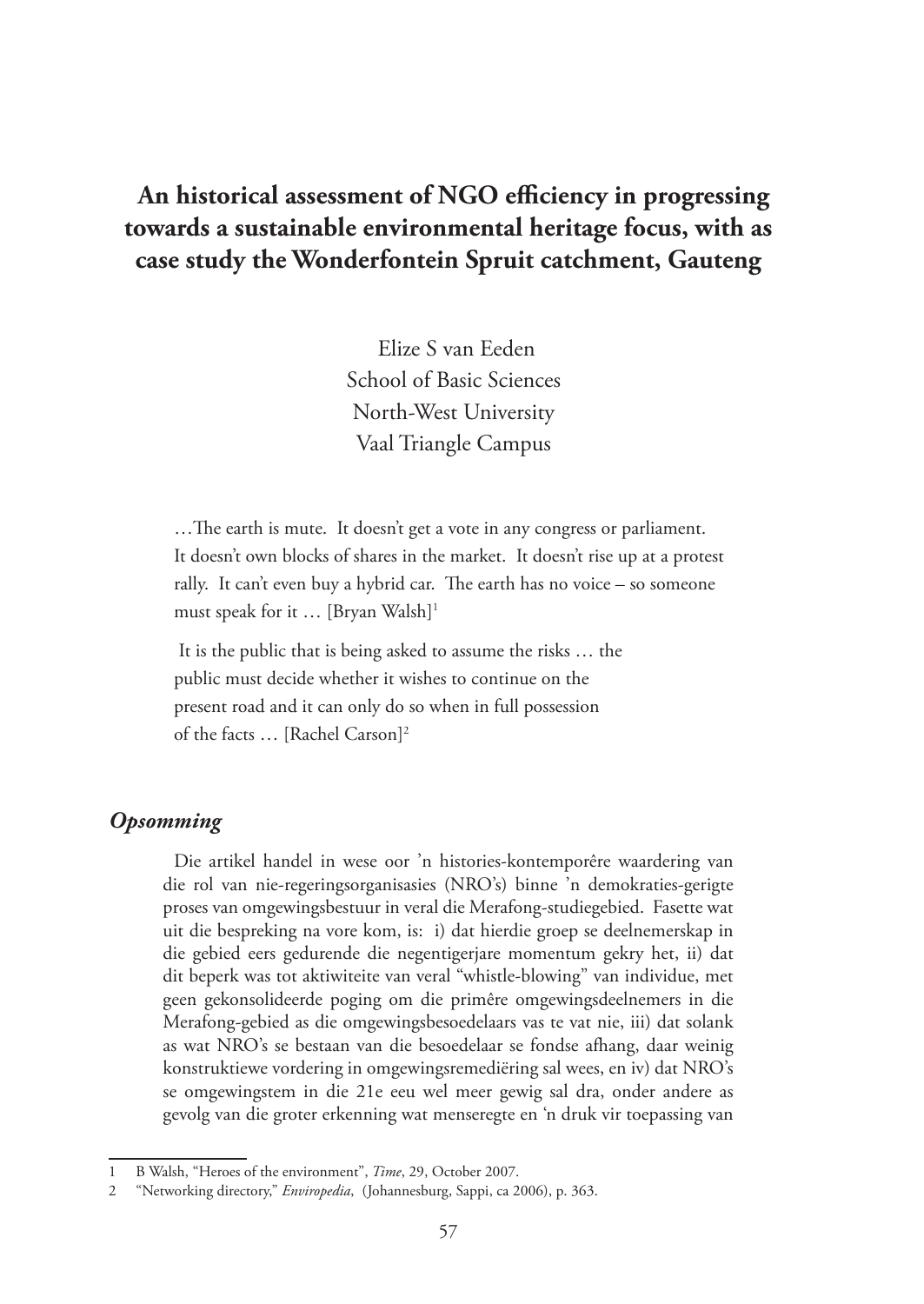nuut-ontwikkelde omgewingswetgewing geniet as enige tyd in die verlede.

## **Introduction**

In a recent special issue of *Time*, 3 the environmental contributions of a number of internationally recognised visionaries, activists, innovators, and entrepreneurs were highlighted as "speakers of the planet". South Africa also has its own wide range of "speakers", of whom some focus more nationally and others more locally on issues that range from endangered species to air and water pollution. Disasters on a micro scale, such as that experienced in the Wonderfontein Spruit in Merafong (in Gauteng Province), are a typical example that can certainly lead to the evolving of secondary disasters on a macro scale. Some "speakers" were around when this part of the voiceless earth was being exploited economically, but were somehow silenced and/or satisfied by the earth's capacity to adapt. By reflecting the environmental history of this area up to 2007, the role and efficiency of the "speakers" are accentuated as a milestone period from which other environmentalists can learn.

It is said that the earth's supply of water is vast. However, about 96% is salty, and most of the remaining fresh water is locked into ice caps and glaciers. Thus less than 1% of the earth's water is readily available for human use. Modern society places tremendous demands on this limited source. As supplies of groundwater are reduced and pollution contaminates these and other reservoirs, shortages of water may become a serious concern in the future.<sup>4</sup>

Another interesting environmental fact is that only about 12% of South Africa is arable. So the country is, in fact, agriculturally poor, and this sector contributes very little to the overall gross domestic product (GDP). Furthermore, South Africa's natural attributes are equally complex. Its ecological richness is unparalleled, and despite its small area (1 219 912 sq. km), it is

<sup>3</sup> See B Walsh, "Heroes of the environment", *Time*, 29, October 2007.

<sup>4</sup> See J Trefil & RM Hazen, The sciences, an integrated approach, 4th edition (USA, John Wiley & Sons, 2004), p. 443.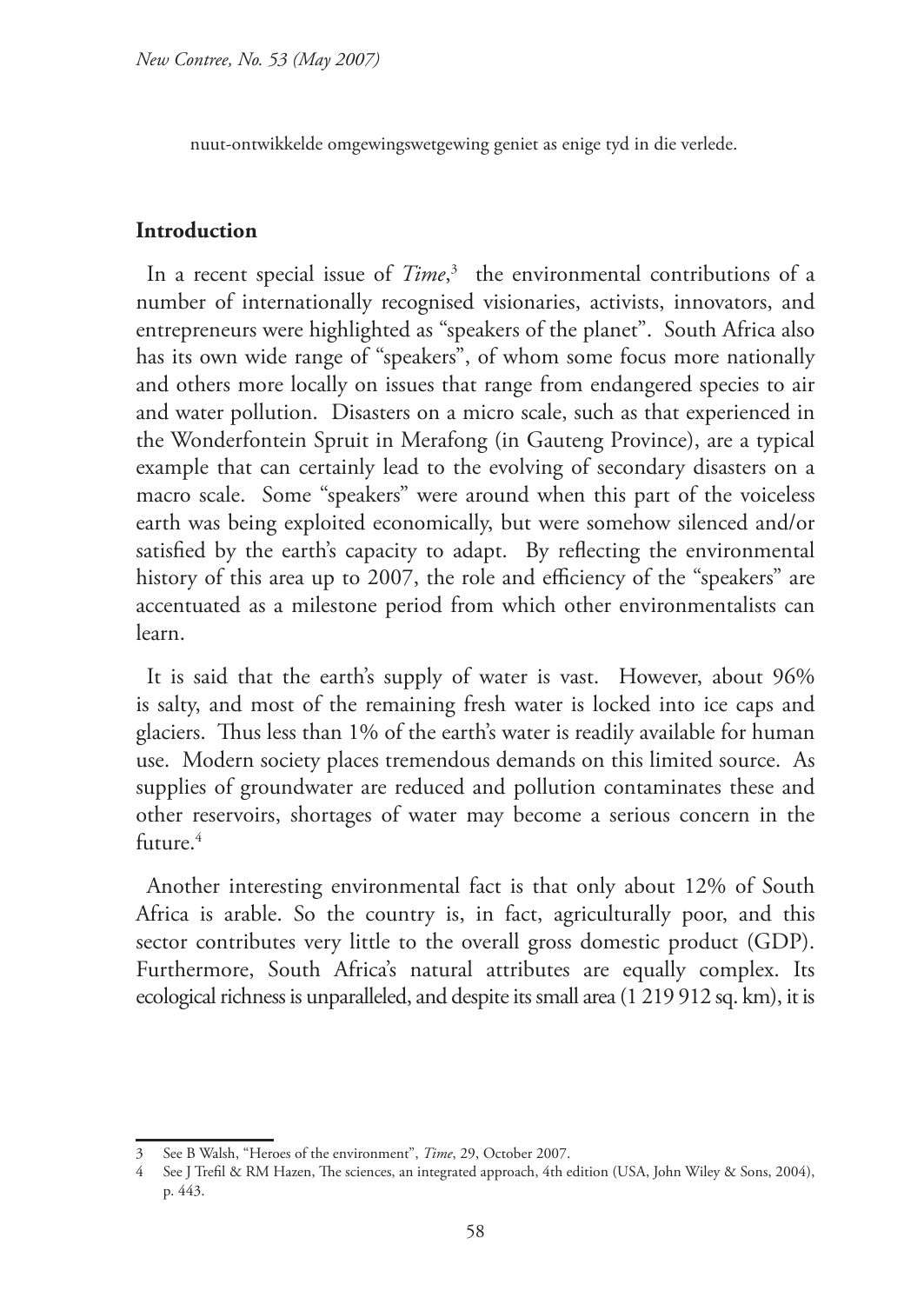the third most biodiverse country on earth,<sup>5</sup> a "world in one country" as the tourist slogan proclaims.6 Yet, when the preservation of this environmental richness boils down to local environmental awareness, we might also be one of the countries with the highest rankings as far as ecological ignorance in the process of exploiting minerals is concerned.

Currently, the disastrous environmental status in, for example, the Wonderfontein Spruit catchment area (formerly known as part of the Gatsrand ward in the Potchefstroom district, then after 1959 known as the Carletonville area in the Oberholzer district and, by 2005, called the Merafong municipal area) can be labelled as a micro example of ecological ignorance.

To substantiate the above-mentioned statement, it is required to explore the positions and activities of all the stakeholders who – through the span of centuries – have had an impact on the environment to a lesser or greater extent. They, among others, could be the first indigenous San inhabitants, followed by the Mzilikazi of the Ndebele's Difaqane movement in the interior, the settlement of Trekker groups and eventually farming communities, up to the mining industry and its complex managerial structure (including Government) that supported the industrial process in an already brittle environment to lengths of overexploitation. The focus of this article, however, is not to address the validity or invalidity of the activities of these stakeholders, but to determine to what extent especially non-governmental organisations (NGOs) efficiently adhered to their organisations' constitutional principles, their own moral attitudes, and the pleas of the community to address environmental concerns in the Wonderfontein Spruit catchment area. These key aspects will be discussed in the following sections.

## **The WFS area and environment: An historical synopsis**

Environmental awareness and conservation in the Wonderfontein Spruit catchment area since the 1950s appear to have had a slow beginning. Though it is accepted that physical landscape manipulations are inevitable in the process of meeting human needs, these alterations produce (and have done so in the

<sup>5</sup> After Indonesia and Brazil, see World Conservation Monitoring Centre, Development of a National Biodiversity Index (Discussion paper), 1992.

<sup>6</sup> J Carruthers, "Transnational and transdisciplinary aspects of the environmental history of Africa", Paper presented at the International Conference on Humankind at the Intersection of Nature and Culture, Kruger National Park, 4-6 September 2006 (Aspects of this paper were also presented at the 20th International Congress of Historical Sciences held in Sydney in July 2005), Introductory.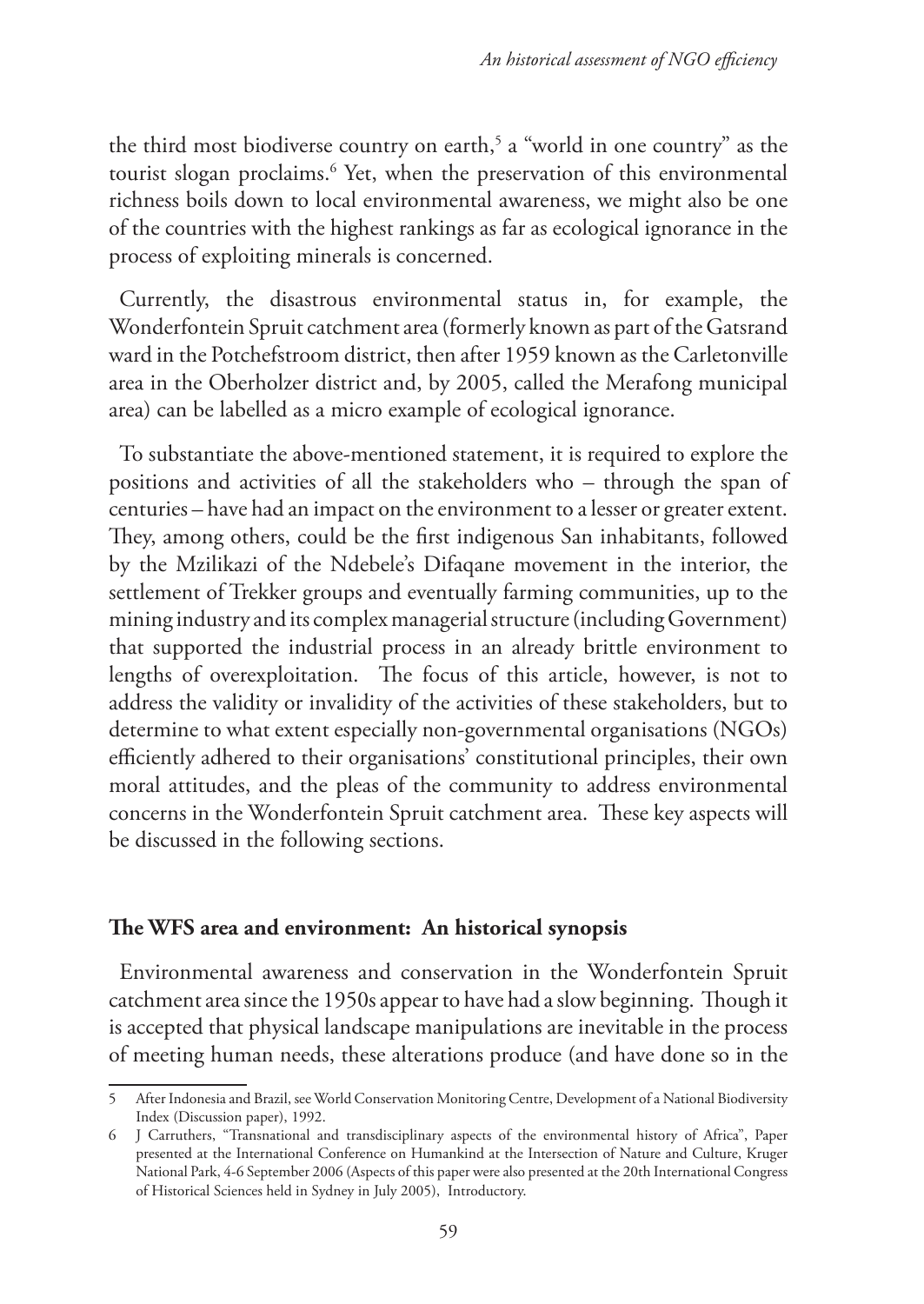past) biological consequences, of which some are unavoidable. Through the decades and years, the key challenge has been that of controlling the side effects of "something wanted by society".7 After Merafong's (Carletonville's) municipal independence in 1959, the mining sector gradually featured as the dominant role player, landowner, and exploiter of – among others – the environmental status of the Wonderfontein Spruit catchment.

Since the Water Act of 1912, Government – through laws and amendments to Acts from the thirties – had intended to manage dolomitic water. Eventually, the powers of the Ministry of Water Affairs increased in the fifties when the new Water Act No. 54 of 1956 stipulated that a permit was necessary if a mine wished to discharge dolomitic groundwater beyond its boundaries.8 During this process, the Director of Water Affairs also continued to investigate the merits of "total" dewatering in the Wonderfontein catchment from 1956 and presented a report in this regard in November 1960. A laxity (and, in essence, a reflection of the Government's abuse of its own stakeholder $^{\circ}\,$  position) is to be found in the many historical events related to, for example, the disposal of the surplus dolomitic water by the mines<sup>10</sup> − this in spite of the fact that a Government-inspired commission, known as the Jordaan Commission, revealed a few important findings. The Jordaan report of 1960 at least explicitly indicated destructive environmental possibilities and warned the mines to be prepared to bear the financial consequences.<sup>11</sup>

In December 1963, another agreement was reached between the Government and the Chamber of Mines on the policy of dewatering and how to address the resulting damage.12 Two bodies were formed to deal with the situation in 1964, namely, the State Co-ordinating Technical Committee on Sinkholes and Subsidences (SCTC) and the Far West Rand Dolomitic Water Association

<sup>7</sup> Compare A Turton, HJ Hattingh, GA Maree, DJ Roux, M Claassen & WF Strydom (eds.) *Governance as a trialogue: Government-Society-Science in transition* (Berlin, Springer Verlag, 2007), p. 74.

<sup>8</sup> N Funke, K Nortje, K Findlater, M Burns, A Turton, A Weaver & H Hattingh, "Redressing inequality: South Africa's new water policy", *Environment*, 4 January, 2007.

<sup>9</sup> See a short discussion on the concept "stakeholder" in the next section on NGOs.

<sup>10</sup> See CJU Swart, EJ Stoch, J van Jaarsveld & ABA Brink, "The lower Wonderfontein Spruit: an exposé", *Environmental Geology*, vol. 43 , 2003, pp. 635-665; A Taylor, "Unnatural inequalities: Social and environmental history", *Environmental History*, 1(4), 1996, pp. 6-19.

<sup>11</sup> Private collection, EJ Stoch, RSA, Department of Water Affairs, Final report of the Interdepartmental Committee regarding Dolomitic Mine Water: Far West Rand, November 1960, p. 16; See also RA Adler, M Claassen, L Godfrey & A Turton, "Water, mining and waste: an historical and economic perspective on conflict management in South Africa", *The economics of Peace and Security Journal*, 2(2), 2007, pp. 33-34.

<sup>12</sup> ES van Eeden, "Ekonomiese ontwikkeling en die invloed daarvan op Carletonville, 1948-1988: 'n Historiese studie" (PU vir CHO, PhD-proefskrif, 1992); RJ Kleyweght & DR Pike, "Surface subsidence and sink-holes caused by the lowering of the dolomitic water table on the Far West Rand gold field of South Africa", *Annual Geological Survey of South Africa*, 16, 1982, pp. 77-105.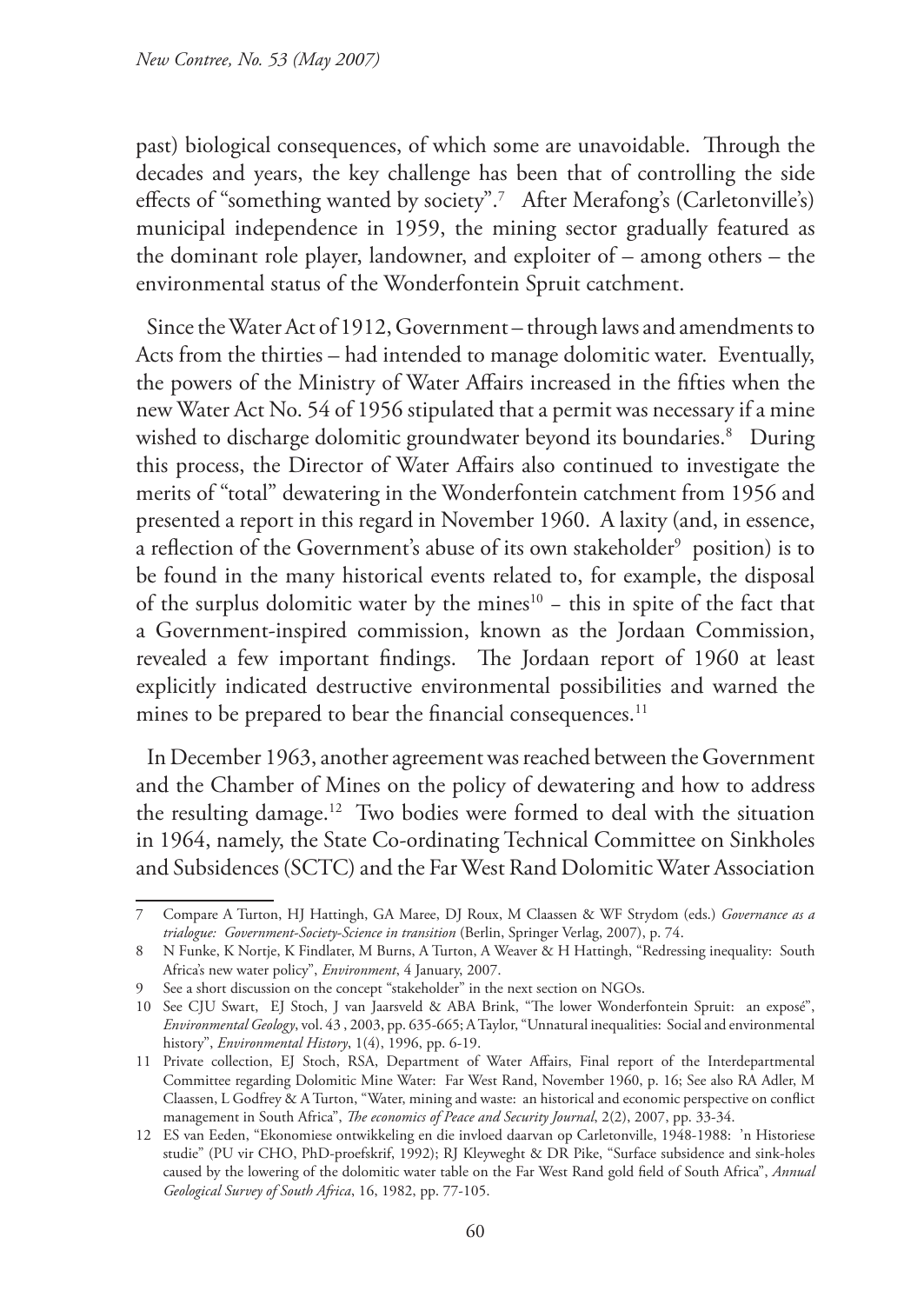(FWRDWA). The key function of the SCTC was to allay the fears of the public by delineating areas suitable for development and instituting regular ground movement monitoring through geophysical and geological investigations. The SCTC also had to advise the FWRDWA with respect to the compensation for dewatering-related damage. Despite all these managerial structures being in place, the environment was still pushed beyond limits to enable the human being to produce "glittering gold",<sup>13</sup> while little was done to apply a meaningful input as compensation for this output that was expected.<sup>14</sup>

An aspect that, from the sixties, was added to especially the concerns of irrigation farmers was the effects of the water quality on crops and animals. This happened after the mines had been tasked to distribute the pumped underground water through a channel pipeline to farmers.<sup>15</sup> Based then on purely economic motives, farmers in 1948 already petitioned the Secretary of Water Affairs with concerns in respect of the possible consequences of injecting cement to curtail the flow of water in the dolomitic fissures and the resulting failure of the springs for, for example, use for agricultural purposes.<sup>16</sup>

Though the initially fierce debate between agriculturalists and the mines (the latter supported by the Government) on whether there was indeed pollution or not slackened somewhat from the seventies,<sup>17</sup> concerns were louder again from the nineties. This time, scientific research done by academics accentuated the validity of past water pollution concerns,<sup>18</sup> though a number of instances of past research clearly reflected this possibility.19 In the most recent research by Barthel and Funke<sup>20</sup> and others conducted by the Government's National

<sup>13</sup> "Glittering gold" is a typical well-known reference authors of books use to label the physical feature and economic value of this mineral in a short and efficient way.

<sup>14</sup> Compare ES van Eeden, "Ekonomiese ontwikkeling …", 1992, Ch. 4-5.

<sup>15</sup> Compare ES van Eeden, "Ekonomiese ontwikkeling …", Ch. 3-5.

<sup>16</sup> Compare EJ Stoch, ca 1960-1970, Private collection; ES van Eeden, "*Die geskiedenis van die Gatsrand vanaf Trekkervestiging 1838 tot dorpsproklamering*" 1948 (PU vir CHO, MA-verhandeling, 1988).

<sup>17</sup> Compare ES van Eeden, "Ekonomiese ontwikkeling …", Ch. 3-5.

<sup>18</sup> Compare A Turton, HJ Hattingh, GA Maree, DJ Roux, M Claassen & WF Strydom (eds.) , Governance as a trialogue: Government-society-science in transition (Berlin, Springer Verlag, 2007), pp. 1-10; NNR, 2007; National Nuclear Regulator. "Technical report, Radiological impacts of the mining activities to the public in the Wonderfonteinspruit Catchment Area" [also known as the Brenk report], July; ES van Eeden, AB de Villiers, H Strydom & EJ Stoch, "Mines, peoples and sinkholes – An analysis of the Carletonville municipal area in South Africa as a case study regarding policies of secrecy", *Historia*, 47(1), May, 2003; ES van Eeden, "So long gold mines – long lives industries? A case study of Carletonville's battle for economic survival", *South African Economic History Journal*, November, 1997.

<sup>19</sup> M Matic & M Mrost, "In situ leaching of uranium from Gold Mine residue dams", *The South African Industrial Chemist*, October, 1964, pp. 127-133.

<sup>20</sup> R Barthel & R Funke, "Radiological risks of cattle watering at polluted surface water …", pp. 23-25.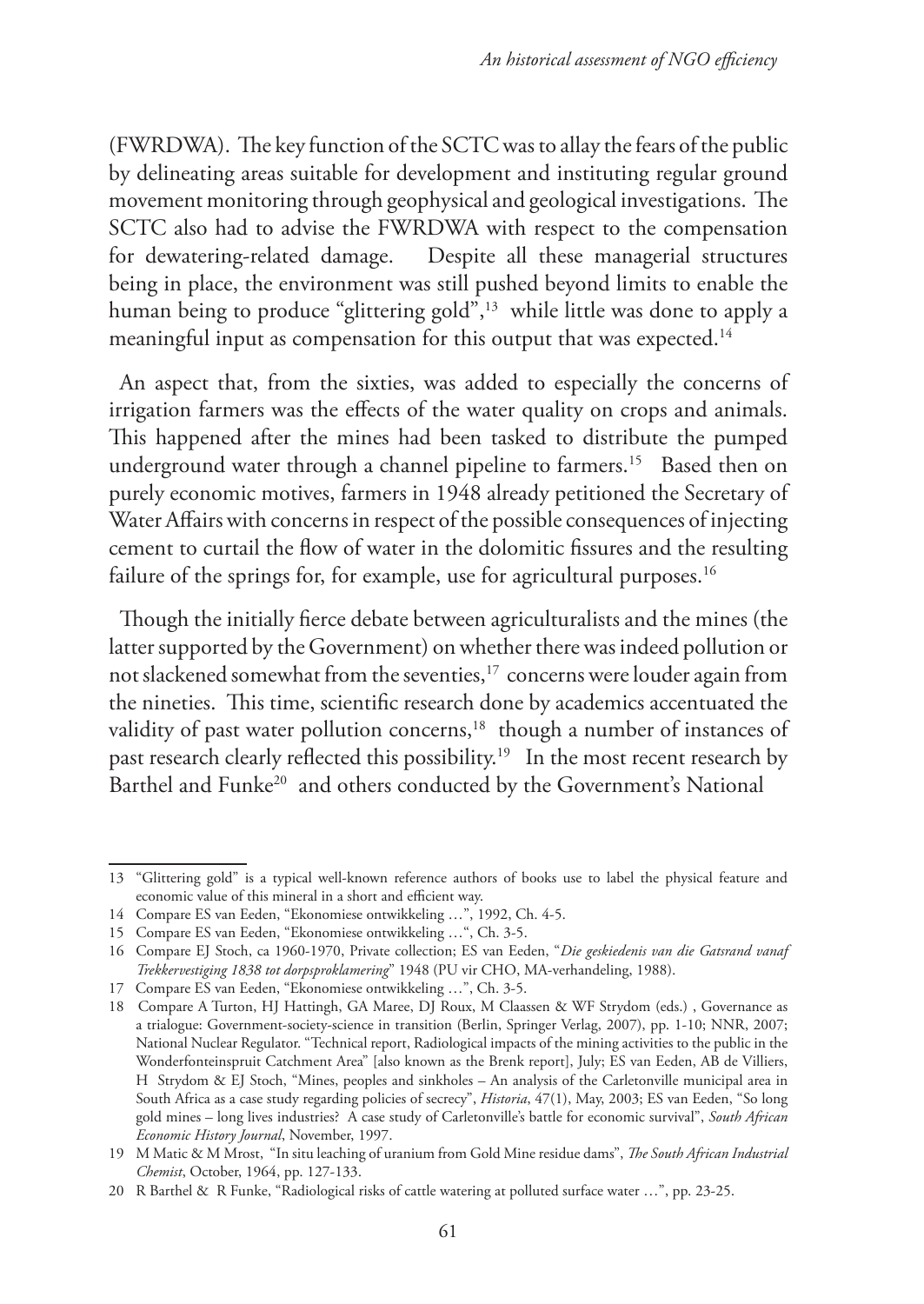Nuclear Regulator (NNR),<sup>21</sup> the radiological risks of the mining activities for cattle watering at polluted surface water bodies in the WFC area were extensively looked into. The researchers pointed out that the SeCa results at many sites were "to the order of 100 mSv per annum" instead of the restricted dose of 1 mSv. Recent investigations on aspects of pollution confirmed the role of the mines as polluter.<sup>22</sup>

Farmers as affected stakeholders have, in recent years, joined hands with interested stakeholders such as NGOs and researchers to handle their concerns and defend their situation as well as support them to improve on their "injured" status.<sup>23</sup>

People living in informal settlements are another group that can be regarded as being affected. Though very limited research has been done on this specific affected group to date, several voices from NGOs have accentuated the urgency of sufficient research and protection of these people. For the purposes of this discussion, they will, therefore, not be discussed in depth, but simply mentioned to become aware of the secondary stakeholder position that these communities are also entitled to fulfil.

In the 1970s, as part of the international focus on environmental awareness, a variety of actions and activities through various stakeholders such as the Government, the mining industry, and the provincial and local governments developed to deal with environmental issues such as that of the Merafong area in some way. As far as some departments in Government were concerned, the Department of Minerals and Energy (DME), earlier called the Department of Mines (DM), focused more on the management of the mining industry and the safety of its workforce, rather than concentrating on the wellness of the workforce as representatives of a broader community and the community's environment. The DME also financially assisted expertise in, especially, some

<sup>21</sup> R Barthel, G Deissmann & WLeotwane, "Radiological impact assessment of mining activities in the Wonderfonteinspruit catchment area" (Environmin Conference, Pilanesberg, NWU), 23-25 July, 2007.

<sup>22</sup> Compare BigenAfrica, Pretoria, Wonderfontein Action Group (WAG), Meeting, Sediment sampling results, 24 August (as conducted by the Nuclear Technology Services of South Africa − NECSA), 2007; Escarpment Environment Protection Group (EEPOG), "Impacts of proposed amendments to the Minerals Petroleum Resources Development Act (MPRDA)", 17 August, 2007, "Petition (to the facilitators of the WAG and Kromdraai Forums"; R Heyl, "The effects of mining effluent on the aquatic environment", (UJ, Hons. Manuscript, 2007); M Liefferink, 1988-2007, Private collection.

<sup>23</sup> The NGO's Jubilee Groundwork and members of the former Mine Workers Union have also recently entered the debate and focus to improve the WFS area and community's situation. On 28 October 2007 a workshop was organised with the Bekkersdal community close to the Randfontein-WFS area to initiate discussions in this regard. See ES van Eeden, Private Collection, 2006-2007, E-mail, M Liefferink/E.S van Eeden, 27 October 2007.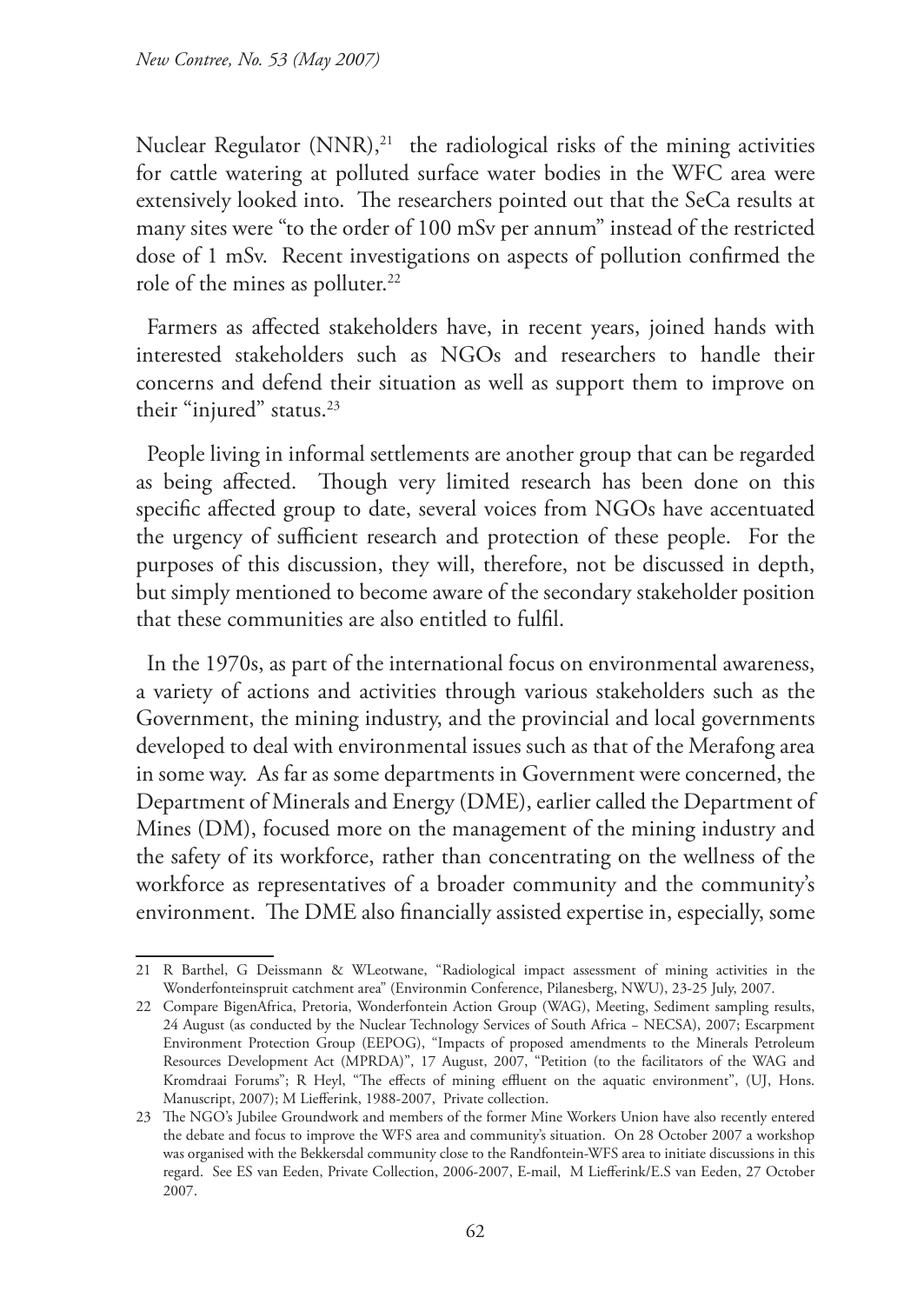departments of Government to survey various environments for explicit mineral exploitation for the sake of economic progress for all.<sup>24</sup>

From the nineties, some departments in local governments were exclusively tasked to manage environmental issues in their area. The early 21stcentury status of this outcome still appears to be in its infancy. By 2007, the Enforcement Directorate of the Department of Environmental Affairs and Tourism (DEAT) was approached to accentuate the responsibility of local governments with regard to environmental issues related to water and air pollution.25 This and other activities happened against concerted efforts worldwide to progress towards environmental sustainability and environmental awareness programmes as well as to draft best-practice policy documents by, among others, the International Union for the Conservation of Nature or World Conservation Union (IUCN) and Global HQ. By 2007, the latter – also hosting a huge website – was regarded as by far the biggest and most credible environmental conservation sustainably focused agency in the world.26 To what extent local NGO activities have benefited, or have allowed themselves to benefit, from international environmental structures could be assessed from the information as provided in Section 3.

#### **Non-governmental organisations (NGOs) as environmental stakeholders**

NGOs are non-profit organisations (NPOs) as defined and governed by the NPO Act 71 of 1997. As such, NGOs are recognised by the South African Revenue Service (SARS) as organisations that are excluded from income tax exemption. Another distinguished aspect of NGOs is that they are regarded – and also see themselves – as stakeholders concerning something that affects themselves and/or others. According to Ramirez, $27$  the word "stakeholder" was first recorded in 1708 as "a person who holds the stake or stakes in a bet," with the current definition being "a person with an interest or concern in

<sup>24</sup> Department of Mines (DM), Report No. 6869, LT Nel, HF Frommurze, J Willemse & SH Haughton, "The geology of Ventersdorp and adjoining country", *Geological Survey* (Government Printer, Pretoria, 1935), pp. 66-70; Report No. 4423, LT Nel, FC Truter & J Willemse, "The geology of the country around Potchefstroom and Klerksdorp", Geological Survey (Government Printer, Pretoria, 1939); HB Bunkell, "Geology of the Krugersdorp District", Trans. *Geological Society of South Africa*, V(iv), Johannesburg, 1902.

<sup>25</sup> M Liefferink, Private Collection, 1988-2007, Private collection.

<sup>26</sup> Compare M Liefferink, Private collection, 1988-2007, E-mail, T Ferrar/Multiple recipients, 12 September 2007.

<sup>27</sup> R Ramirez, "Stakeholder analysis and conflict management", D Buckles (ed), *Cultivating Peace*: *Conflict and collaboration in natural resource management* (IDRC/World Bank Institute, Ottawa and Washington D.C., 1999), pp. 101-126.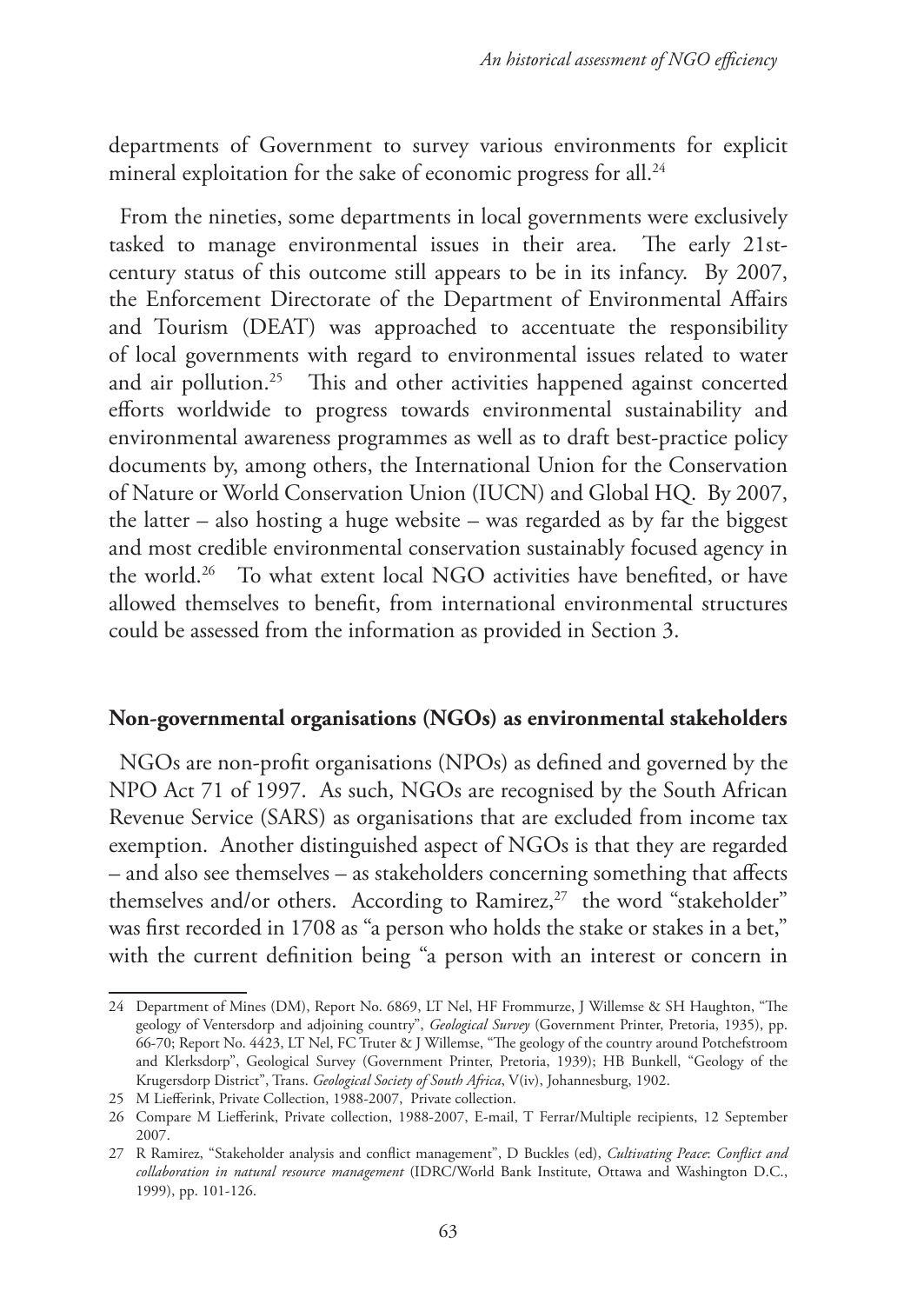something" with the intention to "care" for it or to "improve" it.

Interested stakeholders are, among others, involved in environmental decision-making or participation processes as well as soliciting the affected. This is done in a variety of ways, namely, to obtain consent, increase transparency, and even legitimise the infliction of a potential negatively perceived change to an environment. The concept "interested" stakeholders thus defines the morally and ethically concerned, and they are, therefore, regarded as, for example, environmentalists or persons acting on behalf of public interest to mainly support the injured or affected. The academic community and/or research groups as well as consultants or NGOs could also be categorised as interested stakeholders.

In their research, Tesch and Kempton concluded that four distinct meanings of the term "environmentalist" exist, namely, those who care, but do not act in the public sphere, the conservationists, the activists (those taking civic actions), and the radical environmentalists.<sup>28</sup> Within NGO circles, environmental activists will be found, and they can operate as part of NGO activities or separate from them. The following has been observed on environmental activists:29

As watch dogs for civil society's rights and interests, environmental activists and pressure groups represent the most informed and hence appropriate group to represent stakeholders on environmental reporting issues. It can be argued that without enforceable and comprehensive environmental accounting and environmental reporting standards, little will be done to regulate the activities of business and industry, as those in a position to regulate such activities (Government and the public) may not be aware of the severity of impact of particular business/industrial activities.

In South Africa, a number of organisations exist that directly or indirectly deal with environmental heritage and/or remediation. Some can be traced back to even before the 1980s. Among others, the Federasie van Sake en Beroepsvroue and the Cape Town Chamber of Commerce had the following to say to Government departments:

There has been some criticism of the fact that South Africa lacks a body which would be responsible for the overall control of pollution in its various forms … to co-ordinate all the factors involved in the protection of natural resources

<sup>28</sup> D Tesch & W Kempton, "Who is an environmentalist? The polysemy of environmentalist terms and correlated environmental actions", *Journal of Ecological Anthropology*, 2004, pp. 67, 81.

<sup>29</sup> CG Mitchell & NW Quinn, "Environmental reporting disclosure in South Africa: A comparative study of the expectations of selected groups of preparers and users", *Meditari Accountancy Research*, 13(2), 2005, p. 19.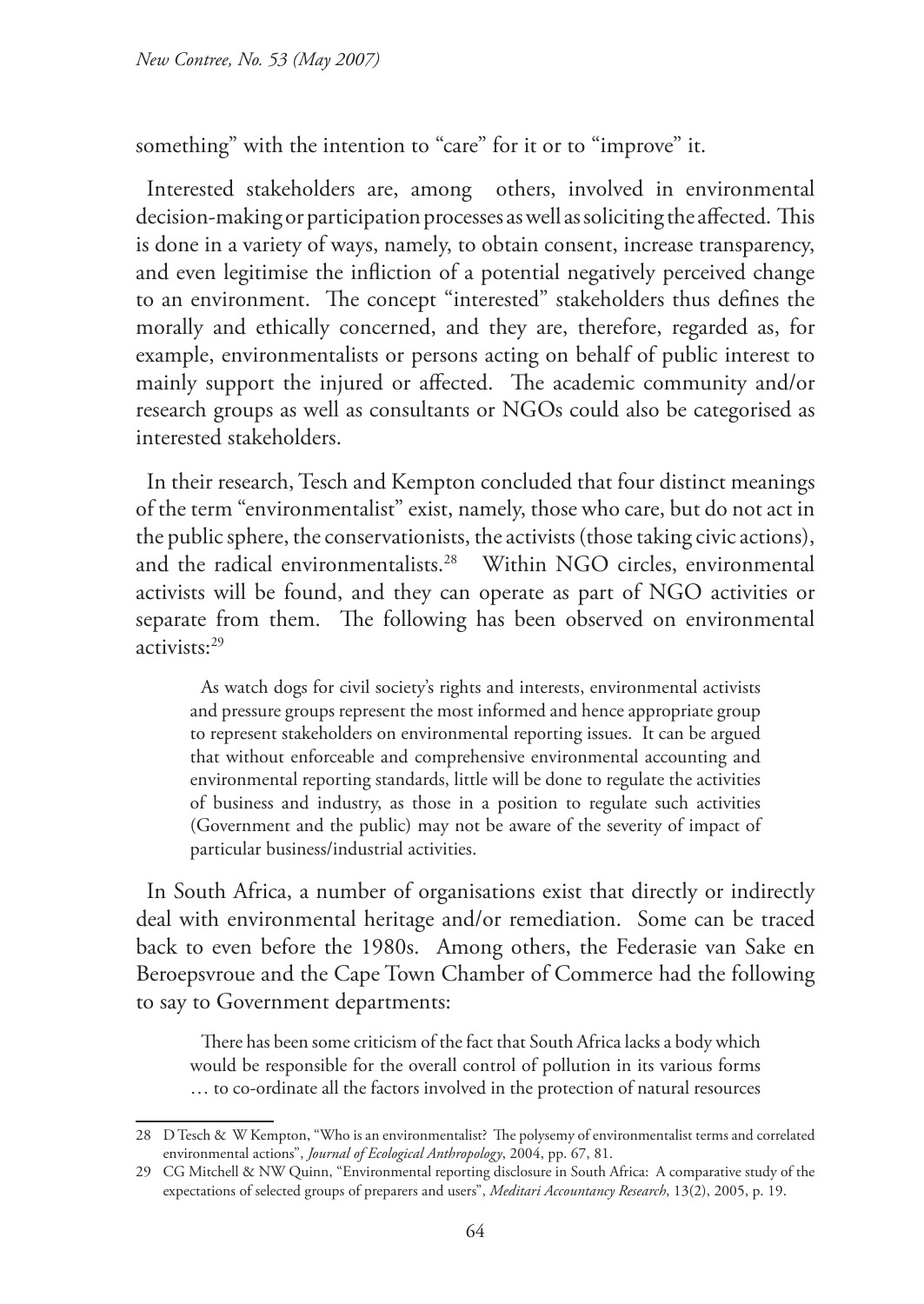– the development areas, the conservation of wild life, public health both mental and physical – which should have full power to ensure immediate control for present and long term planning …

After 35 years, these complaints, coming from 21st-century NGOs and activists, are just as fresh as they were then:

… poor institutional control, failure on the part of the responsible authorities to fulfil their mandates, failure to carry out environmental monitoring and enforcement in an efficient and considered manner, and failure to enforce the Polluter Pays Principle …

The efficiency of NGOs as spokespersons and spokes organisations, in some way, is reflected in the several repetitions of requests for environmental action, of which few had borne fruit up to 2006, with more consolidated efforts since the scenario changed somewhat in 2007.<sup>30</sup>

#### **NGO's as the environmentally concerned**

### *Formal NGO presence since the nineties*

Environmental preservation from the nineties became more prominent as a result of a growing environmental awareness and certain problems that were accentuated (such as global warming). By 2006, approximately 116 NGOs existed in South Africa. They covered either local concerns or a broader national concern. Even international organisations are active as NGOs to support environmental remediation in some way. Approximately 24 of these NGOs are steered from the Gauteng Province and none from the North-West Province, under which the WFS catchment was originally adminastrated.

A general trend of the NGO profile is that it includes a variety of organisations and divisions: from academic institutions to corporate businesses and private companies. Some focus on multidisciplinary and transdisciplinary research ventures, others focus more specifically on the care of animals or endangered species, and yet others focus on promoting healthy sustainable environments as well as educating people to improve the quality of their environment.<sup>31</sup>

<sup>30</sup> See *National Archive* (NA), Dept for the Protection of the Environment (PE) Letter, Federasie van Sake- en Beroepsvroue, 1972; M Liefferink, 1988-2007, Private collection, Letter, M Liefferink/Multiple recipients, 2 September 2007.

<sup>31</sup> Compare "Networking directory" Enviropedia ca. 2006, pp. 350-494 as obtained from M Liefferink, 2007.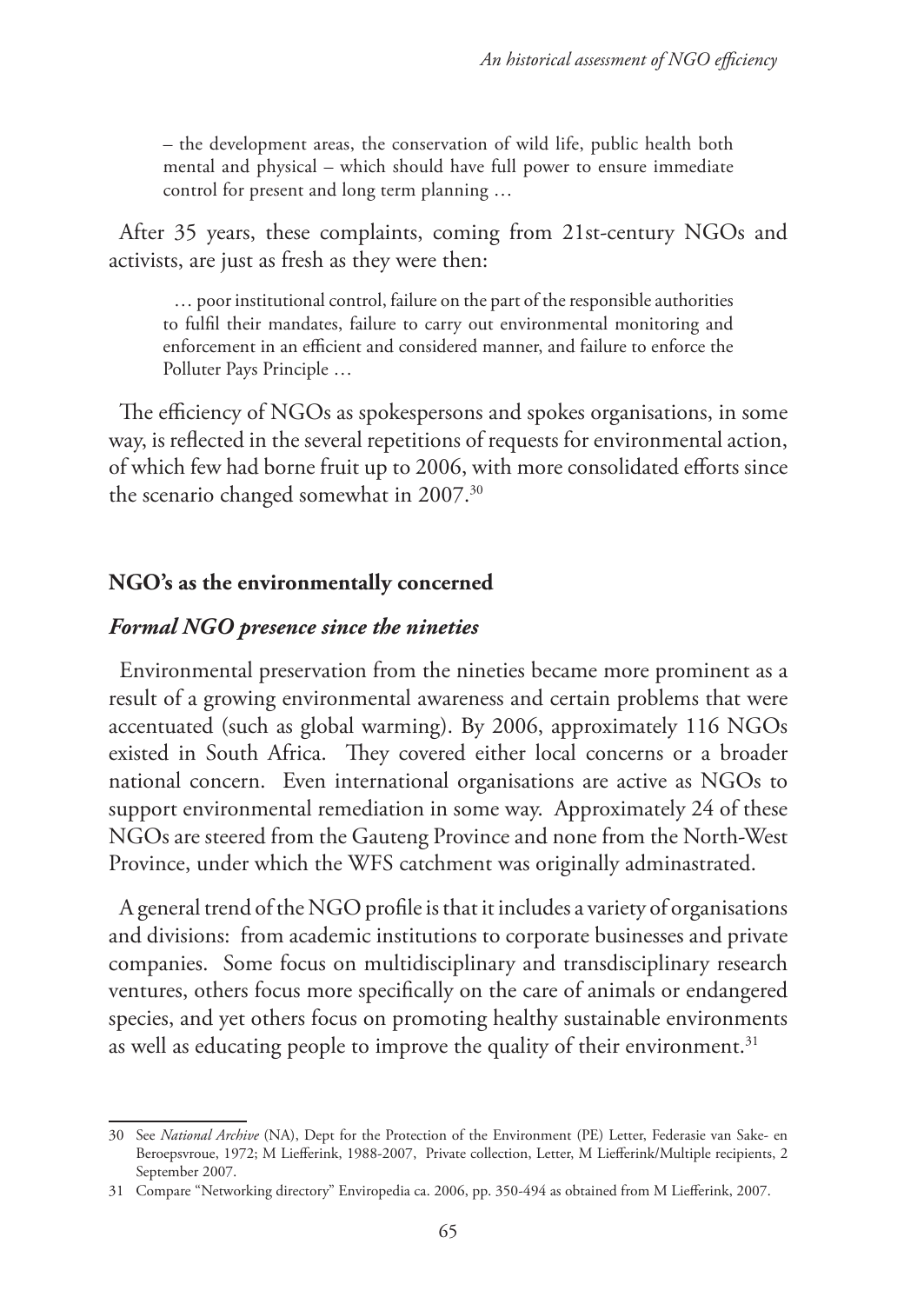Some of the NGOs that deal with the environment are Africa Health and Development, Legal Resources Centre, Habitat Council, South African Council of Churches, Parliamentary Research Unit "Biofuels: The Environmental Context", Bluepebble: Independent Environmental Agency, Watercourse, Pearly Beach Conservation Society, Nelson Mandela Bay Local Environmentalists - NiMBLE, FACT - For A Cleaner Tomorrow, and Envirosec, as well as the Public Environmental Arbiters (PEA), etc. The latter is an initiative that originated within the environmental controvercialities of the WFS-catchment area and water issues in the Potchefstroom area.

Other key non-NGO interested parties or stakeholders in, specifically, the WFS area (who actually contributed to making the local general public aware of environmentally-related problems) are the Potchefstroom Petitioners (PP), the Randfontein Environmental Action Group (REAG), and The Wonderfontein Action Group (WAG).32

## *NGOs with an indirect focus on environmental remedial proactivity in the WFS area*

NGOs, nationally and legally acknowledged – and with an indirect WFS focus, (mainly active since the nineties) – are the Chronicle Group, Green Cross, Groundwork, the Legal Resource Centre (LRC), Pelindaba Working Group, WESSA, and Earthlife Africa. To make functioning possible, these NGOs rely on governments, industries, organisations, and individuals from national and international spheres to support them. An ironical aspect in this regard is that the South African Government and the gold mining industry, active in the Merafong and broader mining area, also financially support some of these organisations, which have taken up the challenge in recent years and months of "whistle-blowing" against these financial supporters regarding the environmental destruction in the Wonderfontein Spruit area. WESSA and the LRC, for example, are partially funded by Gold Fields South Africa, and Earthlife Africa is partially funded by the African National Congress (ANC) Government.33

Though NGO actions in the Wonderfontein Spruit appear to have been noteworthy and impressive in recent years, not all have actively taken part. Two

<sup>32</sup> Compare M Liefferink, Private collection, 1988-2007, General information & memories on PEA.

<sup>33</sup> M Liefferink, 1988-2007, Private collection, E-mail, M Liefferink/Dr EJ Stoch, 14 June 2007.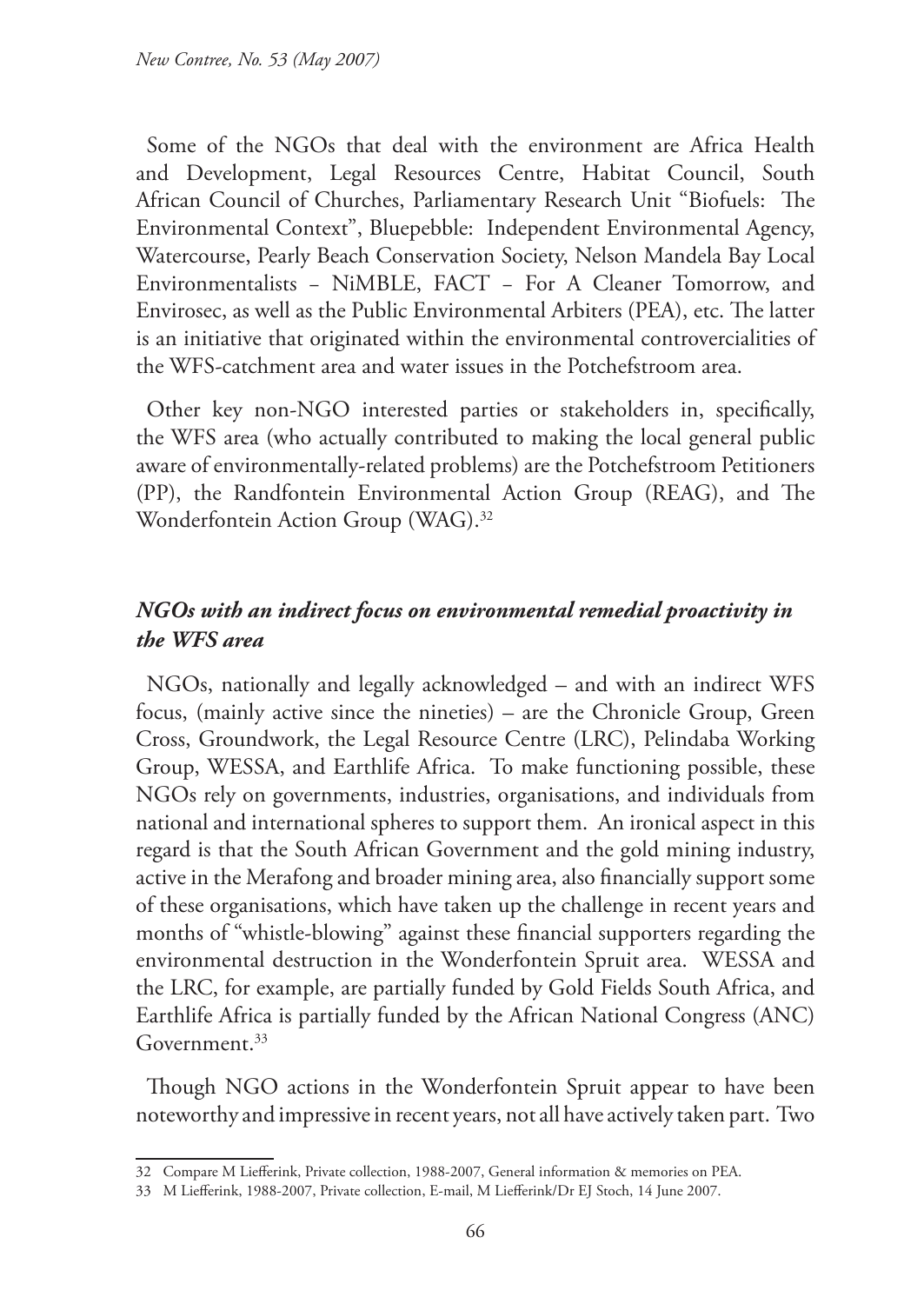arguments for this historical impression exist, namely, i) the "sole mandate" and individualism in operating in this area by environmental activist Mariette Liefferink as a member of basically all of these aforementioned NGOs and ii) the cautious approach of these NGO leaderships in reacting against polluters or "supporters of polluters" who provide life money for their existence.<sup>34</sup>

Also, from an historical perspective, some environmental actions specifically steered by the general public were apparently not always as highly regarded as those initiated by Government or highly respected industries and/ or institutions. This perception has an historical tail, linked to people in governmental periods where the majority of the public was visible, but not supposed to be heard.<sup>35</sup> Therefore, local action groups who also contributed in making the general public and the media more aware of their water and general environmental pollution problem were the Potchefstroom Petitioners (PP) and later the Randfontein Environmental Action Group (REAG).

As a result of a lack of efficient coordination and consolidation among the various NGO groupings as affected and/or interested stakeholders, a concerned group – with Mrs Liefferink as key organiser – formally progressed towards founding an umbrella federation in August 2007, with debates afterwards on what its exact name should be.36 However, efforts at all-inclusivity failed because of insufficient communication channels. Therefore, some national stakeholders perceived the newly formed federation of NGOs as unacceptable and intended to concentrate on their own activities and efforts:<sup>37</sup>

While I support in principle the formation of a Global Conservation Union, I believe the timing of this is divisive and an attempt to draw the attention away from the formation of our national Coalition Against Nuclear Energy. Consequently I must decline your invitation to participate in the naming of the organization to which I have not been a consulting party, and whose members have not bothered to consult me regarding the merits of forming such an organisation in the first place.

Thus, with regard to the role of NGOs in the environmental remediation of the Wonderfontein Spruit area, only four to five role players actively committed themselves because of the proactive intervening role of a member

<sup>34</sup> Impressions are based on the private collections of M Liefferink & ES van Eeden.

<sup>35</sup> M Liefferink, Private collection, 1988-2007; N Funke, K Nortje, K Findlater, M Burns, A Turton, A Weaver & H Hattingh, "Redressing inequality: *South Africa's new water policy*", *Environment*, 4 January 2007.

<sup>36</sup> M Liefferink, Private collection, 1988-2007, E-mail, M Liefferink/Multiple recipients, 12 September 2007; 21 September 2007.

<sup>37</sup> Compare M Liefferink, Private collection, 1988-2007, E-mail, DR Lewis (Founder Member, Coalition Against Nuclear Energy [CANE])/M Liefferink, 22 September 2007.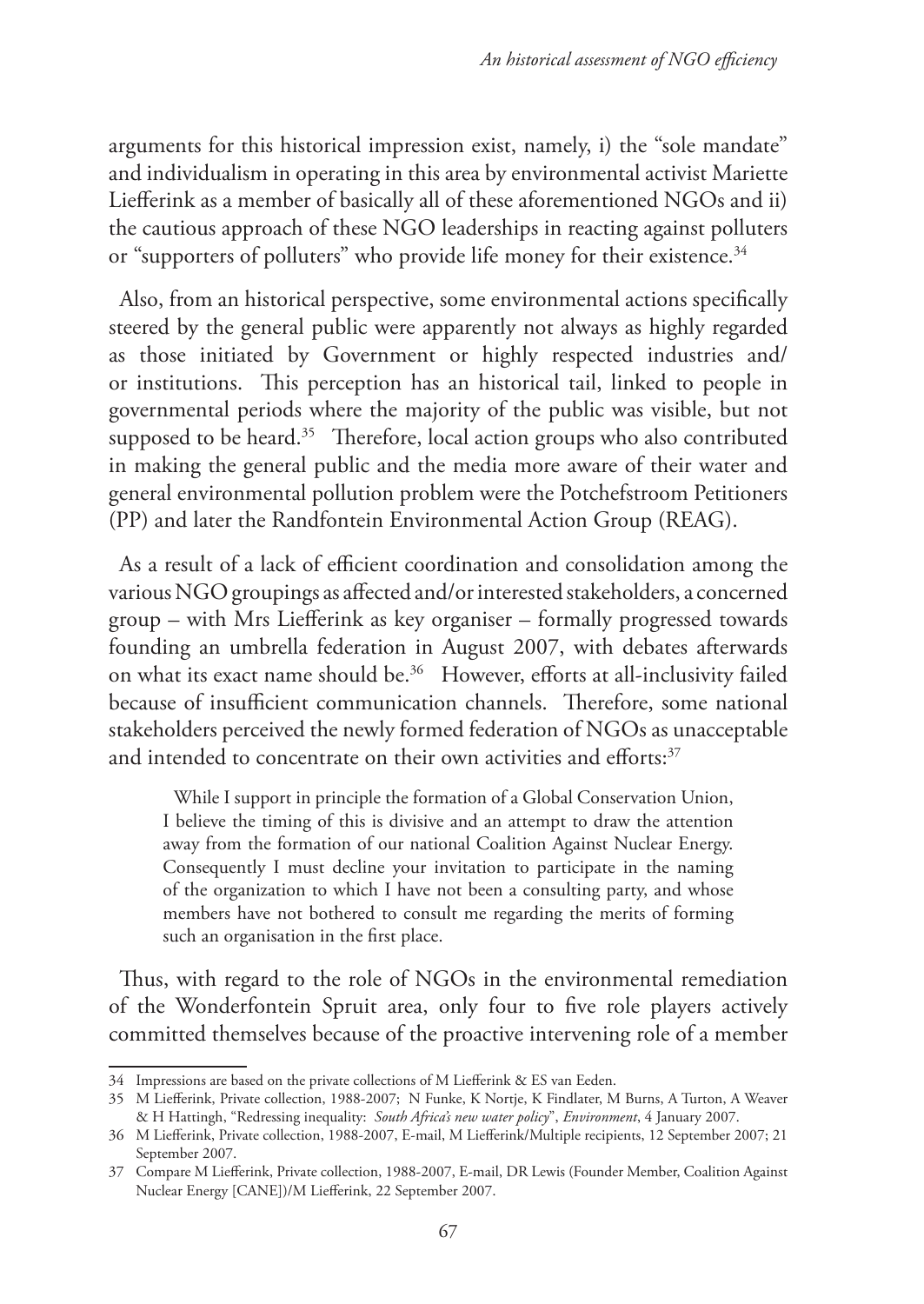of their organisations, South Africa's well-known environmental activist Ms Mariette Liefferink, for more than a decade.<sup>38</sup> During these years, the academic community of the North-West University (as an NGO), which was just as actively involved and represented a variety of disciplines working in this area, was divided in its approach to reporting matters related to the environment and the possible effects of mining activities in the WFS area and surrounds. Because reasons for this statement could result in an endless debate, it seems best to rather mention key motivators that could have been factors to take into consideration:

- Funds occasionally received from the mining industry for research and other research needs
- Financial considerations by individuals in rather supporting a future remedial plan by the polluter and refraining from being "destructive by requesting that the polluter must pay". By thus supporting the mines, these individuals may reap some financial benefit to boot.<sup>39</sup> As mentioned earlier, this approach is labelled pragmatic if it is not about financial considerations only, but seriously for the course of environmental remediation.

## *An average profile of an NGO member as an environmentally concerned person or as an environmental activist*

Though the theme in this section still requires some solid empirical research to avoid stereotyping, the following notes may serve as a first stride to provide some perspective – based on impressions of a few NGO members themselves and from some first-hand experience of the writers:<sup>40</sup>

NGOs/NPO members as environmentally concerned activists:

• can work actively or progressively against environmental injustices, regardless of how much time or expenses it takes and

<sup>38</sup> See M Liefferink. Private collection, 1988-2007, E-mail, J Thebaut (Director Chronicles Group)/M Liefferink, 17 December 2006; E-mail, B Charrier (Vice-President Green Cross International, Switzerland)/M Liefferink, 27 November 2006; E-mail, A Turton (Executive Director IWRA)/M Liefferink, 1 December 2006; E-mail, B Peek (Member, Groundwork Friends of the Earth, SA)/M Liefferink, 4 April 2007; Legal Resource Centre, E-mail, E Nicol (Member, LRC)/M Liefferink, 6 February 2007.

<sup>39</sup> Compare ES van Eeden, Private collection, 2006-2007, Correspondence (on numerous occasions), ES van Eeden/EJ Stoch.

<sup>40</sup> An argument may be that some of these characteristics may very well also apply to ordinary members of the public. This is not disputed. Compare M Liefferink, Private collection, 1988-2007, Oral memories, 24 September 2007; D Tesch & W Kempton, "Who is an environmentalist? The polysemy of environmentalist terms and correlated environmental actions", *Journal of Ecological Anthropology*, 2004.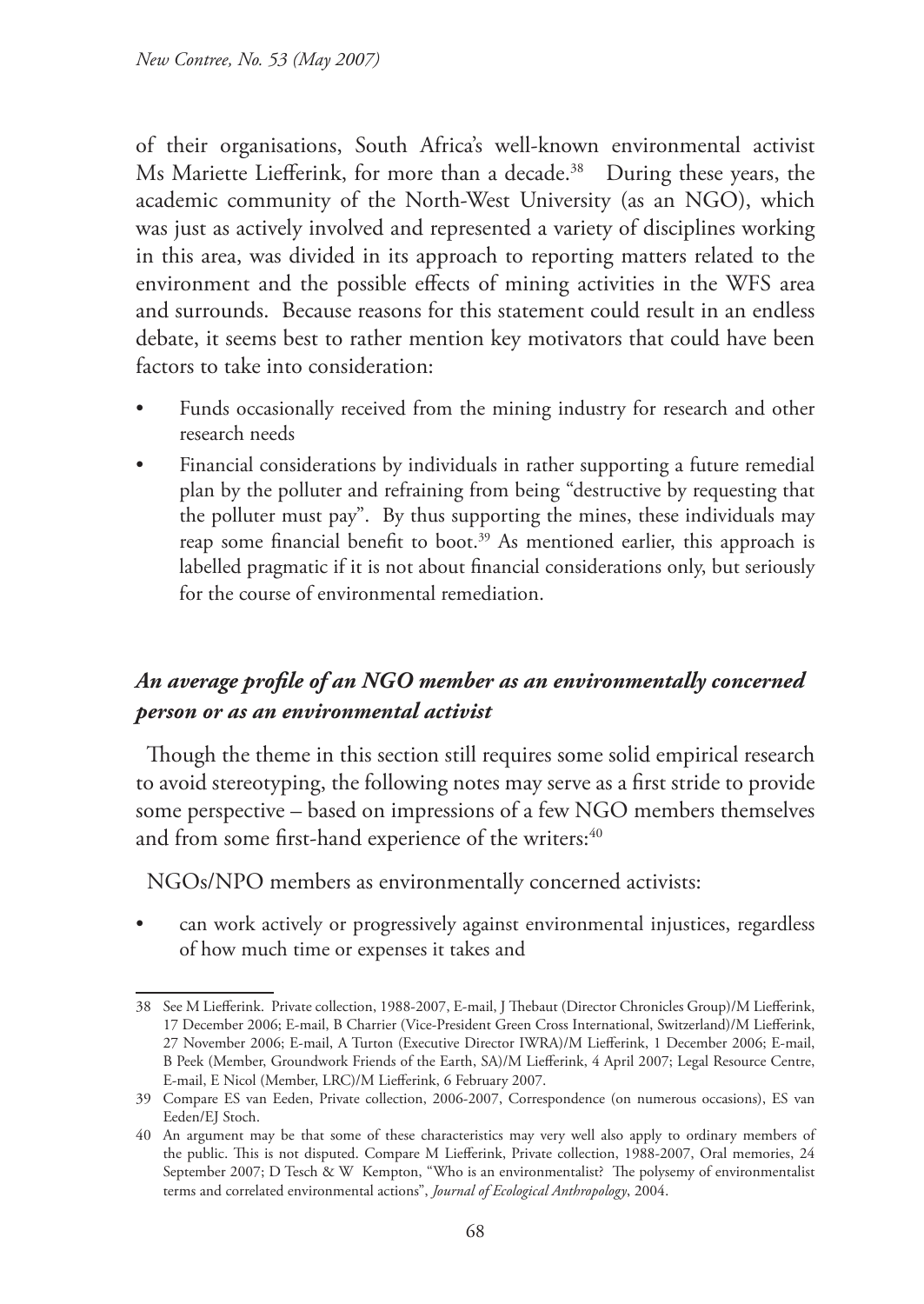- realise that the future of humankind is inevitably linked to the way the environment is preserved;
- are emotionally sensitive;
- most of the time occupy more than one occupation or have retired and offer free time with no remuneration to practise environmental activities;
- could sometimes be labelled as irrational, though well-informed;
- may have hidden agendas or motives for being environmentally active;
- are perceived as different from the average member of society as far as personalities are concerned;
- can work/agitate for improvement in extreme ways;
- are not necessarily wealthy or rich;
- are sometimes careless in the way they themselves preserve the environment or care for themselves;
- do not necessarily base their urge for, or focus on, environmentally righteous practices on any religious or ethical grounds, but purely on preserving the environment for the generations to come or to serve the principle of righteousness or to avoid health destructors.<sup>41</sup>

In the "environmental battle" of the WFS catchment area NGOs - reflecting these profile features - were visible.

## *The NGO focus on dealing with environmental matters*

In the Wonderfontein Spruit catchment area, it was NGOs, mainly in their capacity as research organisations, who first wrote research reports on the features and the vulnerability of this environment, as well as the environmental impact of the human being's economic practices on the environment. This process of gathering environmentally related information in the Merafong area stretched over more than a century. The commencement of the 21st century historically reflected that a limited number of these results were:

- followed up efficiently and immediately by those making money available for the research; and
- released to the general public, as they were either confidential and absorbed into bigger reports or the results/outcomes were regarded as being the ownership of

<sup>41</sup> Compare M Liefferink, Private collection, 1988-2007, Oral memories, 24 September 2007; Impressions by ES van Eeden, 2006-2007.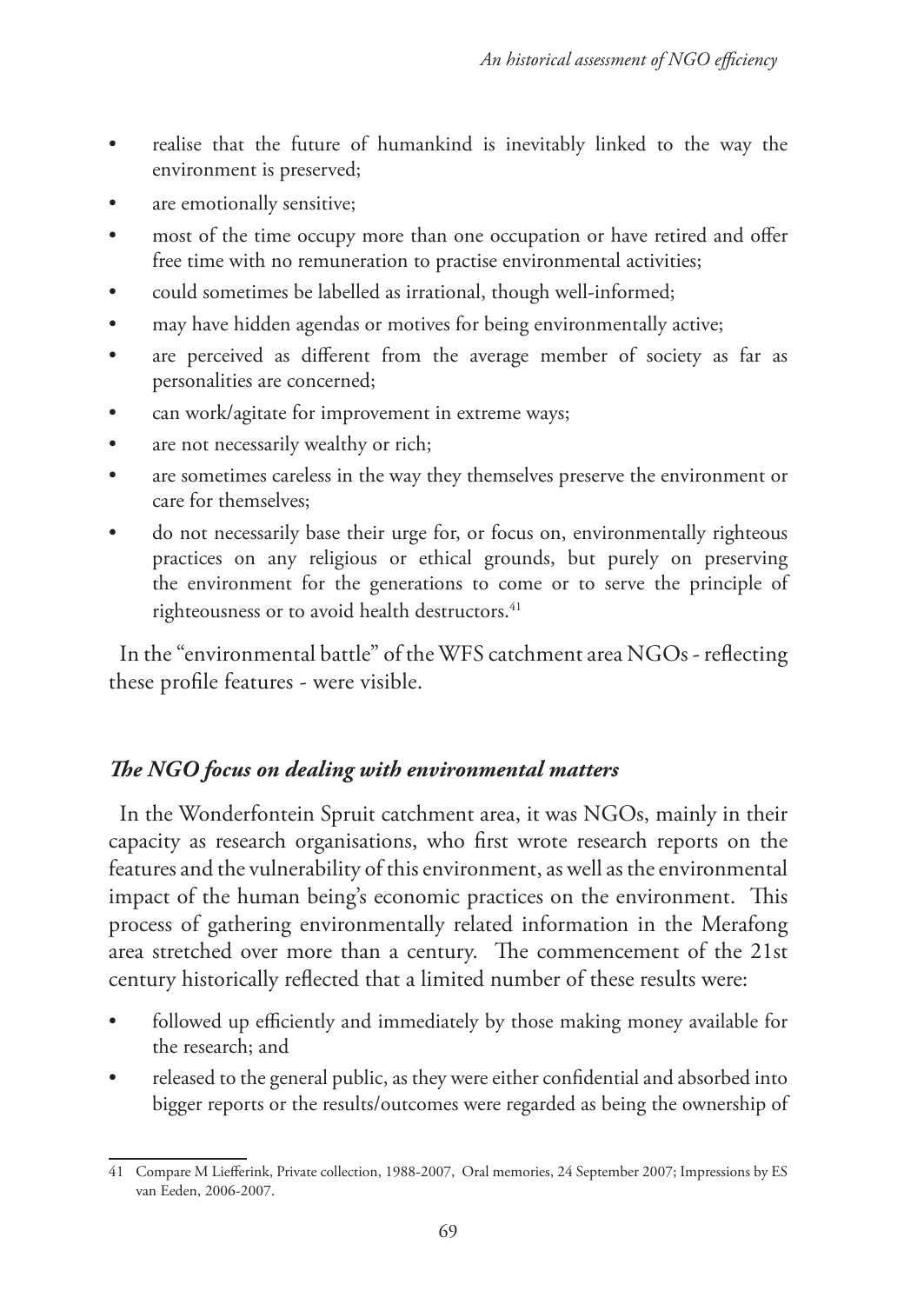those who had paid for the research.

As such, the multidisciplinary variety of academic input could be perceived as voiceless in the public sphere, but its contribution has at least been acknowledged in the limited space of the academic environment in which the producers of this research find themselves in order to earn a living.

A combination of a number of factors can probably be identified that have changed the WFS scenario to being only the domain of the gold mining industry as capitalists and exploiters, the Government as the sharers of profits, and the academic intellectuals (the latter as NGOs and as individuals employed by the industry or the national/local government) as the powerless and the voiceless, but most probably the best informed. These factors are:

- a growing general awareness of the long-term need to environmentally preserve since the 1970s;
- improved educational levels of communities in general to support a notion of awareness;
- the visibility of more environmentally focussed NGOs and individuals;
- a change in the ideological and political perspectives of the day that allowed for more human freedom in, for example, "whistle-blowing" (and accentuated constitutionally through, for example, the National Environmental Management Act No. 107 of 1998, section 31) within the circles of "ordinary" voices to stand up against the destructive economic dominance of environmental exploiters (foreign and local) over decades;
- the opportunity for 'whistle blowing' through the news media and the disclosure of environmental incidents and infractions to the Human Rights Commission, the Public Protector, the Director Generals of the relevant organs of Government such as the Department of Minerals & Energy (DME), The Department of Environment and Tourism (DEAT), the Department of Water Affairs and Forestry (DWAF), the National Nuclear Regulator (NNR) as well as the Ministries of the relevant organs of Government. Environmental governance since 1996 is founded on the Bill of Rights, Section 24 of the Constitution of the Republic of South Africa, Act No 108 of 1996 that people have environmental rights. These rights include entitlement to an environment that is not harmful to the health or well being of people as well as a claim to environmental protection for the benefit of present and future generations. Backed by the Constitution then, whistle blowing became a more feasible option for environmentalists as the interested stakeholders and
- the order of the day recently has been the general public's exposure to research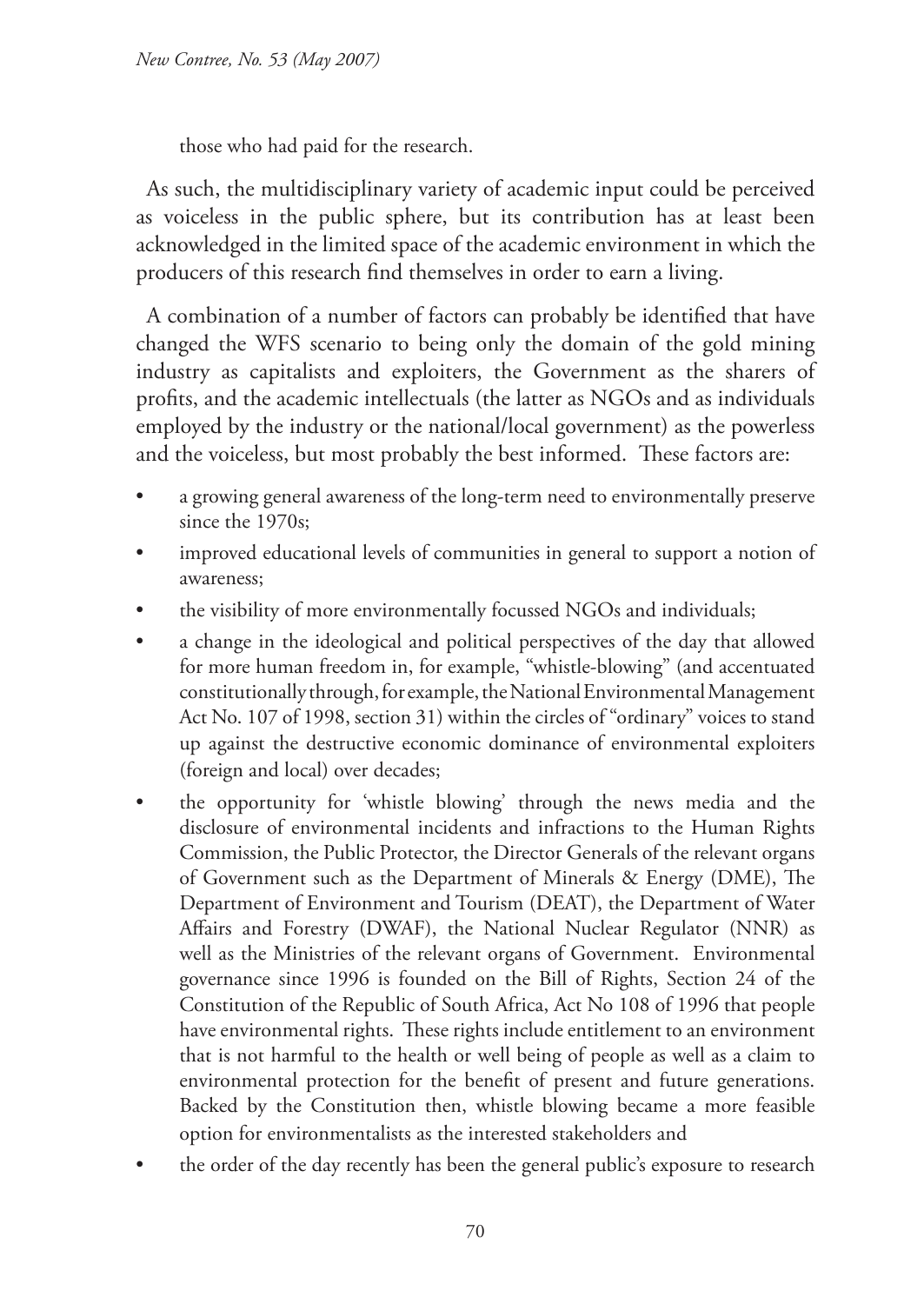reports, more frequently available as a result of the openness accentuated by the relatively new South African Constitution. Therefore, research findings such as those of the Water Research Commission in Report No. 1095/02 and the controversially received Report No. 1214/06 as examples were more seriously addressed and questions asked.<sup>42</sup>

Therefore, with more concerned or interested parties on the scene as NGOs, other than those mentioned above as non-NGO interested and/or affected parties, some moves have been made in the past two years (2006-2007) to force the Mining Industry and Government i) to be more explicit on their historical role in the eventual outcome of the WFS environment, ii) to be clear on their intentions of how the WFS environment should be remediated, and iii) to promptly apply the "polluter must Pay Principle", which has been so neatly constituted.<sup>43</sup>

Apart from numerous discussions and sessions with these major role players on the economy and the WFS environment,<sup>44</sup> NGOs have also combined this pragmatic approach with a blunt enforcement action of creating public awareness, stirring the status quo, and creating quicker responses from Government and the mines by utilising the following communication pathways:45

<sup>42</sup> Compare M Liefferink, Private collection, 1988-2007, Letter, M Liefferink/Environmental Management Inspector (Enforcement Directorate, DEAT), 11 June 2007; ES van Eeden, 2006-2007, Private collection, E-mail, A Turton (International Water Research Association [IWRA]), "Mine water and strategic focus points", 16 April, 2007, pp. 1-10; ES van Eeden, "Whose environment? whose nature? – a trans-disciplinary discussion on some inhumane actions in the destruction and construction in nature – case study, the Merafong municipal region", South Africa, International Conference on Humankind and the Intersection of Nature and Culture, *Transdisciplinary Journal*, 2, November 2006.

<sup>43</sup> Compare the several letters and reports exchanged between environmental activist Ms Mariette Liefferink and the mining authorities as well as with the Government and academics from tertiary institutions in M. Liefferink, Private collection, 1988-2007.

<sup>44</sup> In international circles, this is called the pragmatic way of doing. Thus not to battle heavy industry, but to collaborate with it. The WFS area also hosts collaborators. Compare B. Walsh, "Heroes of the environment", *Time*, 29, October 2007, p. 54; EJ Stoch, Private Collection, 1960-1970; ES van Eeden, Private collection, 2006-2007.

<sup>45</sup> ES van Eeden, "Ekonomiese ontwikkeling en die invloed daarvan..., Ch. 4-5. Also compare M Liefferink, Private collection, 1988-2007. Oral memories, 24 September 2007.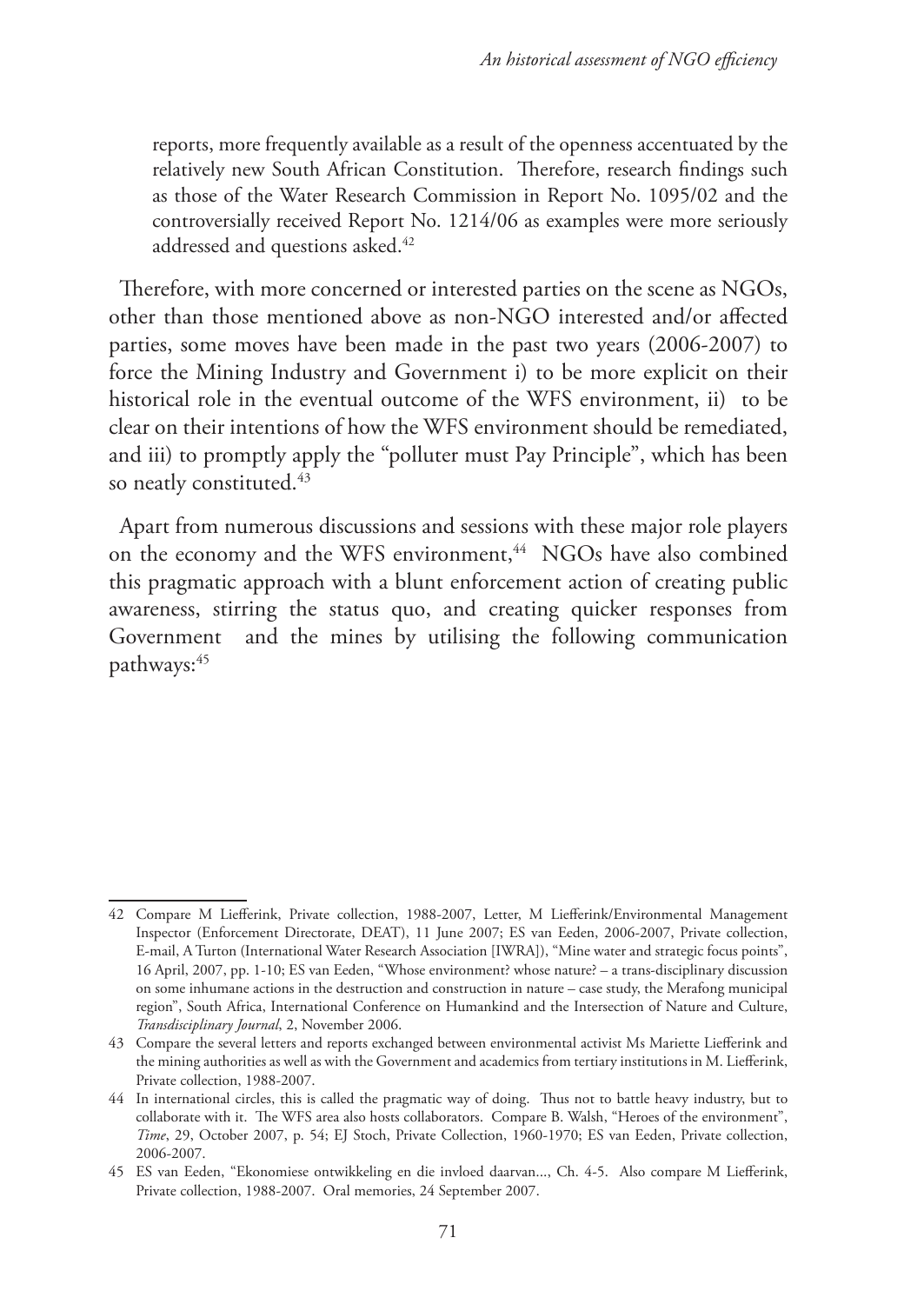- Pressure on Government and mines by 'whistle blowing' in a variety of newspapers (especially the *Beeld*, 46 the *Sowetan*, 47 the *Citizen*, 48 *Sunday Tribune*, 49 *Cape Times*<sup>50</sup> and TV coverage on the programme Carte Blanche).<sup>51</sup>
- As a result of 'whistle blowing' together with continuous talks and complaints through local action groups (in which individual NGOs and/or environmental activists also participated), a forum to include all role players was founded. In the WFS area, the Wonderfontein Action Group (WAG) was formed by Gold Fields on 5 July 2006 to consolidate all stakeholders as affected/"injured" and interested parties with a key focus on finding solutions that satisfy all. To do so, an "independent" facilitator, BigenAfrica, was appointed in October 2006.<sup>52</sup>
- A proactive, continuous "whistle-blowing" in newspapers during the past months through the voices of reporters – which, in turn, also gave voice to the voiceless NGO individuals/environmental activists as well as some community members and organisations active in the WFS area – saw the growth of a general environmental awareness among the general public.<sup>53</sup>
- Oral and written submissions were also directed to the Ministers of DEAT, DWAF, and DME and written responses and oral submissions to the Parliamentary Portfolio Committee on Environmental Affairs.
- Dr Koos Pretorius and Mariette Liefferink also called for a meeting, on 8 September 2007, with environmental lawyers, conservationists, environmental managers and consultants, scientists, advocates (Adv. George Bizos), NGOs,

<sup>46</sup> Compare the recent articles of the SAB award-winning environmental journalist (as reported on 12 October 2007 in the *Beeld*), E Tempelhoff, "Groep plaas druk op regering oor spruit se water", *Beeld*, 4 Januarie 2007; E Tempelhoff, "Mense en omgewing stik onder goudwelvaart. Mynmonopolie se grumoeras", *Beeld*, 2 Februarie 2007, p. 11; E Tempelhoff, "Gifspruit", *Beeld*, 3 Februarie 2007; E Tempelhoff, "Owerheid erken Spruit is besoedel", *Beeld*, 8 Februarie 2007; E Tempelhoff, "Suur mynwater lei tot sinkgate. Vreet aan dolomietkompartemente", *Beeld*, 24 April 2007; E Tempelhoff, "Besoedeling: Gif in die water. Mooirivier lankal deur myne besmet," *Beeld*, 31 Julie 2007.

<sup>47</sup> J Avril, "Lives at risk. State knew about danger for 40 years". *Sowetan*: 1,4. 24 July 2007; J Avril, "Report exposes high water contamination", *Sowetan*, 3 August 2007; J Avril, "Poisoned by mines". *Sowetan*, 20 August 2007.

<sup>48</sup> Anon., "SA 'Erin' widens toxic water fight. Water too dangerous for farming", *The Citizen*, 14 August 2007.

<sup>49</sup> *The Sunday Independent and the Sunday Tribune* (shared the following article under the same title), L Marshall, "New alliance to fight environmental degradation", 9 September 2007.

<sup>50</sup> M Gosling, "The environmental impact of uranium waste", *Cape Times*, 25 June 2007.

<sup>51</sup> See SABC TV, Programme Carte Blanche, Genre: Environment and conservation, Producer Carol Albertyn Christie, Presenter Devi Sankaree Govender, 12 August 2007.

<sup>52</sup> Compare the information obtained through ES van Eeden, Private collection, 2006-2007, E-mail, W Pepler (Bigenafrica, Pretoria)/ES van Eeden (Researcher), 22 October 2007.

<sup>53</sup> Compare E Tempelhoff, "Familie wil R53m van myn hê", *Beeld*, 24 Junie 2004; E Tempelhoff, "Inwoners moet weet van giftige gebied", *Beeld*, 10 Augustus 2004; E Tempelhoff, "Dam se water glo giftig", *Beeld*, 29 Januarie 2007; E Tempelhoff, "Wonderfonteinspruit besoedeling is `n ramp wat duisende bedreig sê DA", *Beeld*, 20 Julie 2007; E Tempelhoff, "Hoe het myne siek gemaak", *Beeld*, 30 Augustus 2007; E Tempelhoff, "Myne misken menseregte, meen Bizos", *Beeld*, 11 September 2007; E Tempelhoff, "Vrae oor stowwe op Rietvlei, verslag hoop op", *Beeld*, 7 September 2007.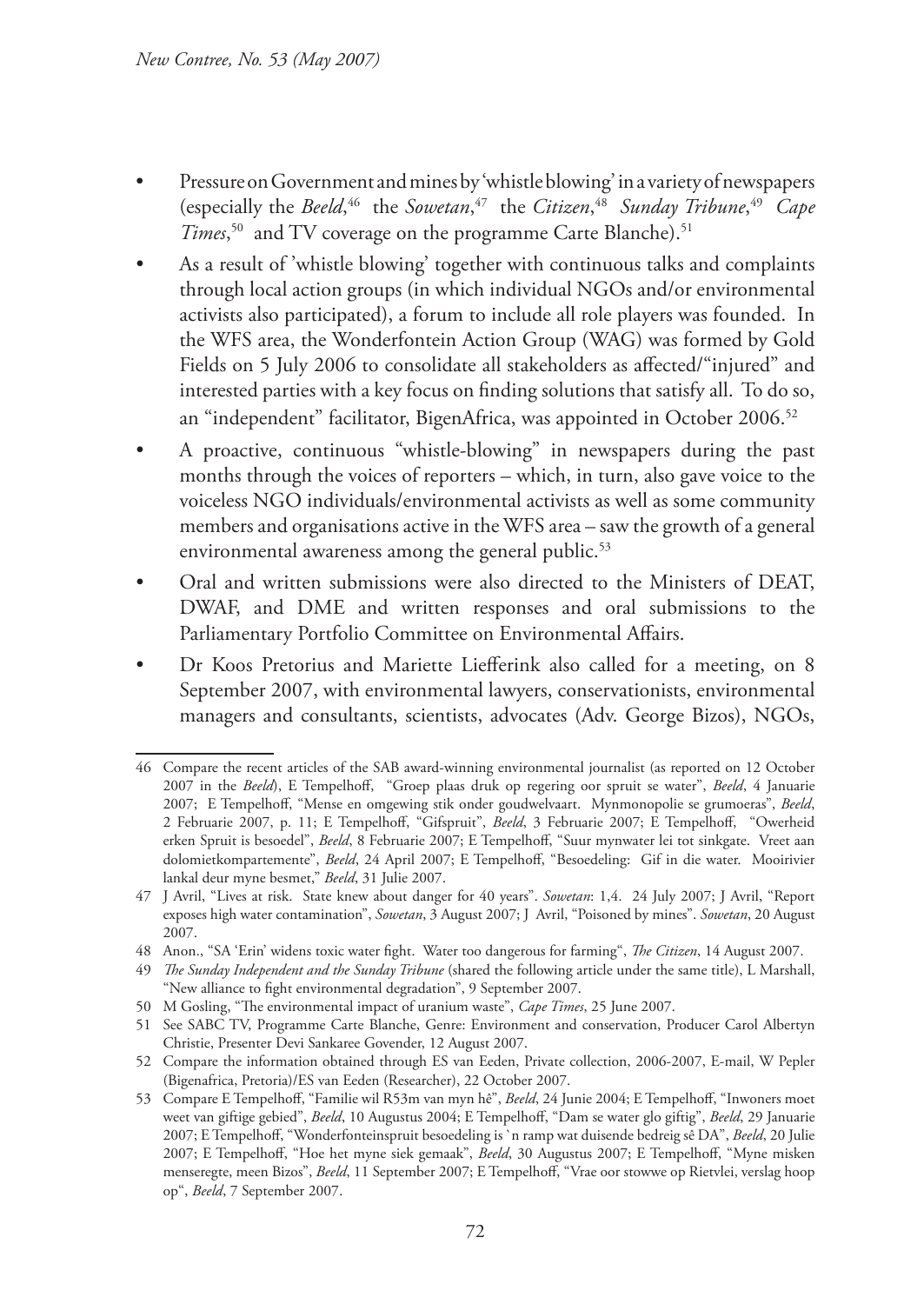and community representatives for the establishment of a federation in order to address negative externalities imposed on the general public and local communities by irresponsible mining practices and poor institutional control.54

- "Whistle-blowing" also led to a more active responsibility regarding environmental remediation and implementation of precautionary measurements in the WFS and the broader former Far West Rand mining area by the mining industry and the local governments involved.<sup>55</sup> Among others, they looked into the complaints of water pollution and eventually ensured that warning signs were put up and that a provision was made to provide clean water where it was required.<sup>56</sup>
- NGOs also learnt that a very important aspect of reliable "whistle-blowing" was based on reports made available by scientists and from their scientific findings.57

In fact, NGOs and present day journalists and reporters currently regard it

<sup>54</sup> Compare M Liefferink, Private collection, 1988-2007, E-mail, M Liefferink/ES van Eeden, 27 October 2007; E-Mail, M Liefferink/Multiple recepients on Non Governmental Organisations or NON Profit Organisations: Challenges, 26 September 2007. By the time of publishing this article in Nov. 2007 the Federation for a Sustainable Environment was formed

<sup>55</sup> Compare Harmony Gold, Randfontein, Environmental Impact Assessment (EIA), Re-mining and processing of the tailings facilities, October 2007 and the activities steered under the Wonderfontein Action Group. See ES van Eeden, Private collection, 2006-2007, Minutes, WAG, 2006-2007.

<sup>56</sup> Compare ES van Eeden, Private Collection, 2006-2007, E-mail, E Tempelhoff/ES van Eeden, 30 October 2007.

<sup>57</sup> Compare the contributions of a few professionals as researchers or academics through decades in alphabetical order: W Anderson & GH Stanley, "Intimate relations between Archaeology and Geology", *Transvaal Geological Society of South Africa*, 12, 1909; HB Bunkell, "Geology of the Krugersdorp District", *Trans. Geological Society of South Africa*, V(iv), Johannesburg, 1902; JS Crawhill, "Control of underground water by cementation", *Optima*, 3(1), 1953; WP de Kock, 1964. "The geology and economic significance of the West Wits Line", *The Geological Society of South Africa*, I; D Draper, "Dolomite in South Africa", *QJGS*, 50, 1894; C Deegan & M Rannkin, "The materiality of environmental information to users of annual reports", *Accounting, Auditing and Accountability Journal*, 10(4), 1997, pp. 562-583; M Epstein & M Friedman, "Social disclosure and the individual investor", *Accounting, Auditing and Accountability Journal*, 7(4), 1994, pp. 94-109; A Leopold, "The Land Ethic", *A Sand County Almanac*, 1994; M Matic and M Mrost, "In situ leaching of uranium from gold mine residue dams", *The South African Industrial Chemist*, October, 1964, pp. 127-133; CG Mitchell & NW Quinn, "Environmental reporting disclosure in South Africa: A comparative study of the expectations of selected groups of preparers and users", *Meditari Accountancy Research*, 13(2), 2005, pp. 17-33; RA Pelletier, "Contributions to the geology of the Far West Rand", *Transactions of the Geological Society of South Africa*, XL, July, 1937; CJU Swart, RJ Kleywegt & EJ Stoch, "The future of the dolomitic springs after mine closure on the Far West Rand, Gauteng, RSA", *Environmental Geology*, 44, 2003, pp. 751-770; CJU Swart, EJ Stoch, J van Jaarsveld & ABA Brink, "The lower Wonderfontein Spruit: an exposé", *Environmental Geology*, 43, 2003, pp. 635-653; A Taylor, "Unnatural inequalities: Social and environmental history", *Environmental History*, 1(4), 1996, pp. 6-19; ES van Eeden, "So long gold mines – long live industries? A case study of Carletonville's battle for economic survival", *South African Economic History Journal*, November 1997; ES van Eeden, "The cultural experience of the people in the former Western Transvaal, with specific focus on Carletonville", *Journal of Cultural History*, 12(1), May 1998; ES van Eeden, AB de Villiers, H Strydom & EJ Stoch, "Mines, peoples and sink-holes – An analysis of the Carletonville municipal area in South Africa as a case study regarding policies of secrecy", *Historia*, 47(1), May, 2003; WM Walker, "The West Wits Line", *South African Journal for Economics*, 18(1), March, 1960; L White, "The historical roots of our ecological crisis", *Science*, 1967.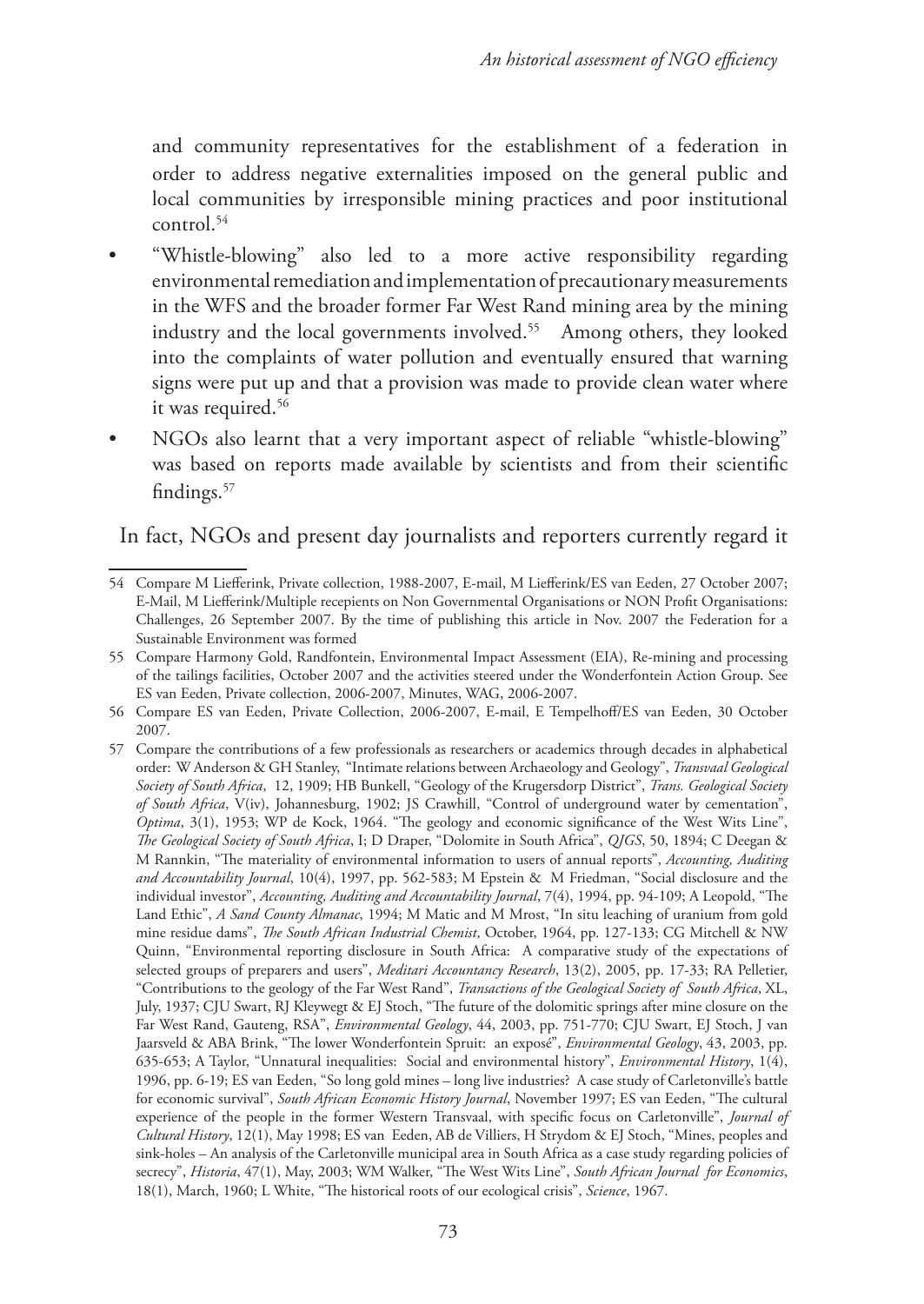as the most powerful and most successful communication weapon against

polluters.58 Prior to 1994, academics were not regarded, in terminology, as NGOs. Though partially independent of any external influence, it was seldom possible to voice findings randomly that were sponsored by Government or industry (unless they put their stamp of approval on them or confined them to "not publishable" because of their confidentiality).

As mentioned earlier, some scientists are/were part of NGOs, but others form(ed) part of the employee structure of the polluter (mines) or the receiver of tax income (Government) on the mineral products by the polluter. Therefore, it takes more than the usual effort by NGOs to obtain these usually restricted reports that, for many years, were not even released for public consent to righteously apply their constitutional right of freedom of communication and human rights. So, after more than 50 years of environmental destruction in the WFS area and the immediate environs, it actually became inevitable for the consumer public in their NGO variety to not respond to global environmental concerns via local destructions such as that in the WFS area.59 If perhaps debated from an ethical point of view, not even the scientists as the "informed" can excuse themselves for keeping a low profile professionally through all these decades of environmental destruction while they knew better.

## *Difficulties with which NGOs have to cope*

When looking more closely at the difficulties NGOs have in pulling through in what they regard as meritorious environmental campaigns, most parts of the globe experience similar difficulties. For example, Frederic Hauge of Norway fears apathy along the way, whereas Wang Canfa of China has ample experience of frustrations of local officials attempting to interfere with a judicial process in an attempt to protect local industries. Unchecked

<sup>58</sup> Also compare the notes of N Reynolds (on behalf of the NGO: "The People's agenda"), The Community Investment Programme, BEE and employee ownership, *Community crises around mining and land restitution*, December 2005; M Liefferink, Private collection, 1988-2007, E-mail, N Reynolds/M Liefferink, 16 September 2007.

<sup>59</sup> Compare N Jacobs, *Environment, power and injustice: A South African history* (Cambridge, Cambridge University Press, 2003); A Turton, HJ Hattingh, GA Maree, DJ Roux, M Claassen & WF Strydom (eds.), *Governance as a trialogue*..., RA Adler, M Claassen, L Godfrey, A Turton, "Water, mining and waste: an historical and economic perspective on conflict management in South Africa", *The Economics of Peace and Security Journal*, 2(2), 2007. Also compare ES van Eeden, "Ekonomiese ontwikkeling ...", Ch. 4-5; M Liefferink, Private collection, 1988- 2007; Impressions by the authors are based on the day-to-day historical events during 2006 and early 2007).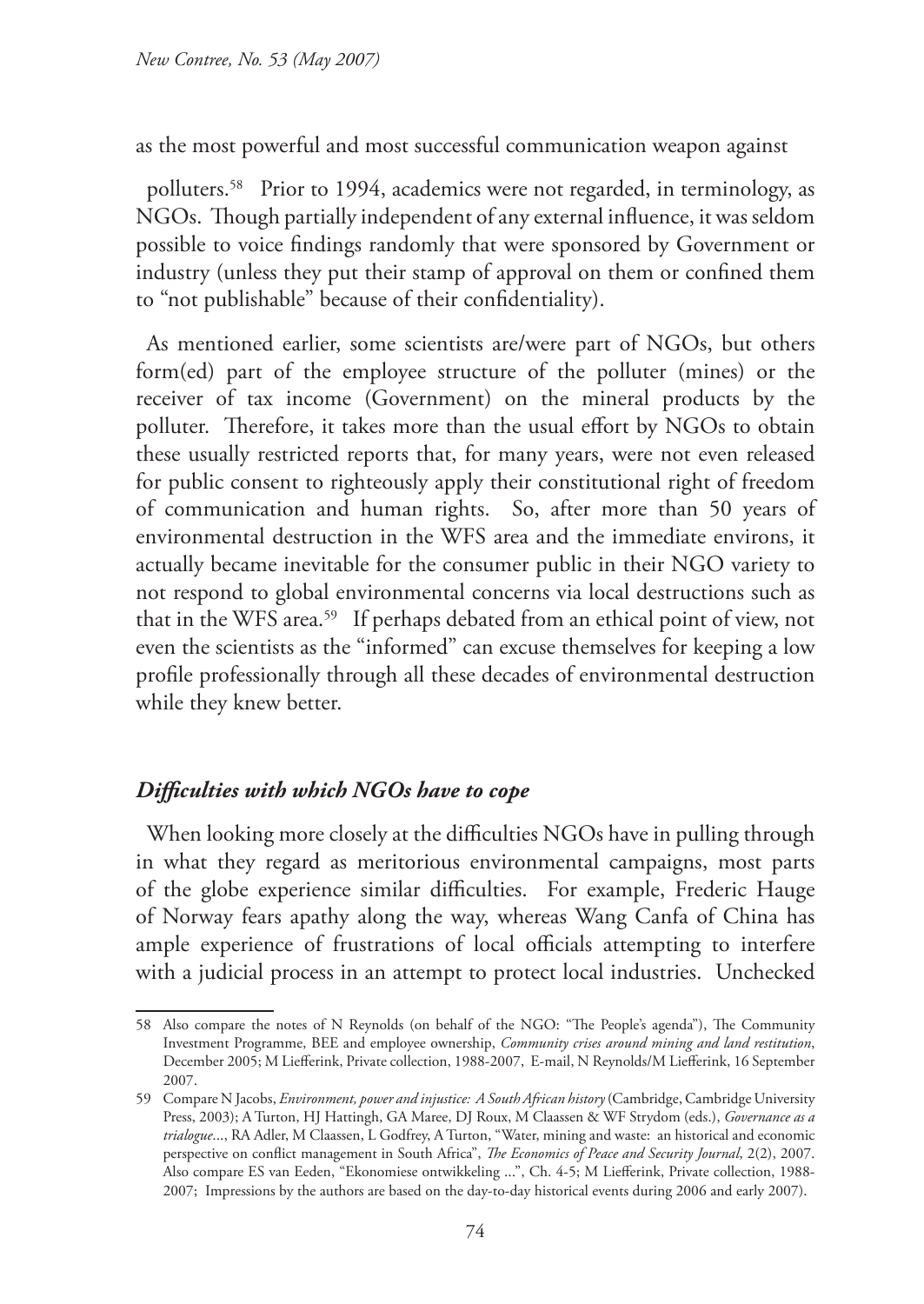environmental destruction is regarded as one of the main sources of rural unrest in China. The experience of being victimised by Government forces is shared by Olga Tsepilova – a sociologist researcher and environmental activist in Russia – against the country's nuclear legacy of secrecy.<sup>60</sup> The NGOs active in the Wonderfontein Spruit Catchment and wider area, with environmental activist Mariette Liefferink at the forefront, will most probably be able to associate with some of these experiences from their international counterparts, but they can also identify their own frustrations as difficulties:

- Despite sufficient indicators, the gold mining industry refuses to adhere to the "polluter must pay" principle.
- Despite several calls for effective remediation on a large scale, the process of doing so is necessarily slow because the large-scale destruction over decades requires a transdisciplinary stakeholder input that will take time to produce some solutions. In the meantime, all appear too lax and/or do not have sufficient funds to actively participate in remedial projects.<sup>61</sup>
- Inefficient funds, also in local government circles, to do effective impact studies.
- NGO environmentalists, in practice, do not have sufficient funds to be utilised in environmental struggles. With regard to environmental campaigners, Liefferink recently remarked that:

... It has become evident that environmental struggles are often fought, by small groups of local people and roving campaigners, armed with a tiny fraction of their opponent's budgets. We are of the respectful opinion that grassroots environmentalists must link their campaigns. Instead of trying to prove whose struggle is more important, it is important to realize that strong linkages between our environmental struggles exist …

- Within NGO circles, there also appear to be different opinions of who should steer a major campaign and what the key focus should be, etc. As a consequence, a lack of cooperation to strengthen forces against, for example, polluters and against those preferring to reap the financial benefits while it is still possible is a constraint in the way of successful NGO involvement.
- The efficient monitoring of the utilisation of funds (obtained nationally and internationally) donated to NGOs is another breach to overcome because it is sometimes perceived as a difficulty in the way of being efficient.<sup>62</sup>

<sup>60</sup> B Walsh, "Heroes of the environment", *Time*, 29, October 2007, pp. 54-64.

<sup>61</sup> Compare ES van Eeden, Private collection, 2006-2007, E-mail, M Liefferink re letter C Bosman (Legal Environmentalist)/ES van Eeden, 22 September 2007.

<sup>62</sup> M Liefferink, Private collection, 1988-2007, E-mail, M Liefferink/Multiple recipients, 2 September 2007; G Montbiot, "The new aristocracy", *Mail & Guardian*, 8-15 April 2004.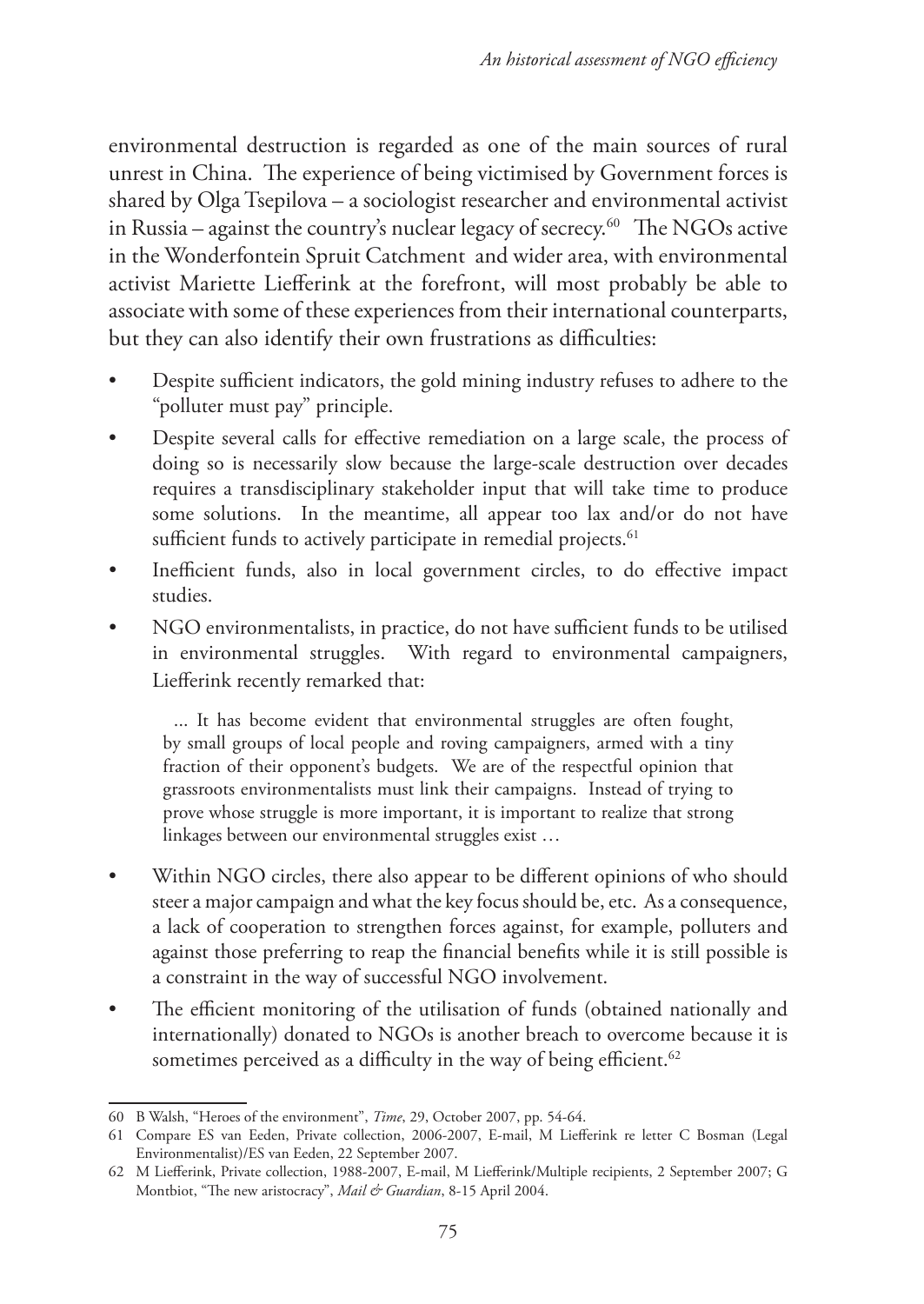- It is speculated that some NGOs represent the view of Government more than they represent the views of the general public.<sup>63</sup>
- Government has failed to:
- use its constitutional authority to take decisions and carry out actions;
- be accountable to the people, especially vulnerable and previously disadvantaged communities;
- create public awareness among affected communities of the hazards and/or risks pertaining to the contamination of the Wonderfontein Spruit catchment;
- monitor and regulate the actions of the gold mining industry;
- enforce environmental regulation and
- engage the mining sector regarding the problem of acid mine drainage and related environmental problems. This is partly due to the fact that, during the apartheid era, the NP Government had entered into a relationship with the mining industry in which it became a direct beneficiary.<sup>64</sup>

Stakeholder participation, whether it is inclusive of individuals, NGOs, non-NGOs, the Government, tertiary institutions, and several other industries or local government or not, is problematic and always challenging. On the one hand, apart from the fact that not all stakeholders are equally engaged and informed, their ability to understand and adopt processes or instruments of governance also varies. On the other hand, concerned citizens seek a closer rational cooperation with scientists in that, among others, science must be used to contribute to the satisfaction of the fundamental human needs of the public in general, which include a clean and healthy environment.<sup>65</sup> Within stakeholder forums such as the Wonderfontein Forum (since ca. 2004 and, from 2006, fully operational) and the Wonderfontein Action Group, it appears as if the drive for these forums was mainly from Government or the Mining Industry and that the same people or departments are represented in all of them.66

As mentioned before, from the WFS history, it also appears as if environmental actions, specifically steered by the general public, were not always as highly regarded as those initiated by Government or highly respected industries and/

<sup>63</sup> Compare CG Mitchell & NW Quinn, "Environmental reporting disclosure in South Africa: A comparative study of the expectations of selected groups of preparers and users", *Meditari Accountancy Research*, 13(2), 2005, p. 23.

<sup>64</sup> Compare ES van Eeden, "Ekonomiese ontwikkeling …", (Ph.D, PU for CHE, 1992).

<sup>65</sup> N Funke, K Nortje, K Findlater, M Burns, A Turton, A Weaver & H Hattingh, "Redressing inequality: South Africa's new water policy", *Environment*, 4 January 2007.

<sup>66</sup> Compare E-mail, M Keet (Regional Director DWAF)/M. Liefferink, 25 January 2007 as in ES van Eeden, Private collection, 2006-2007.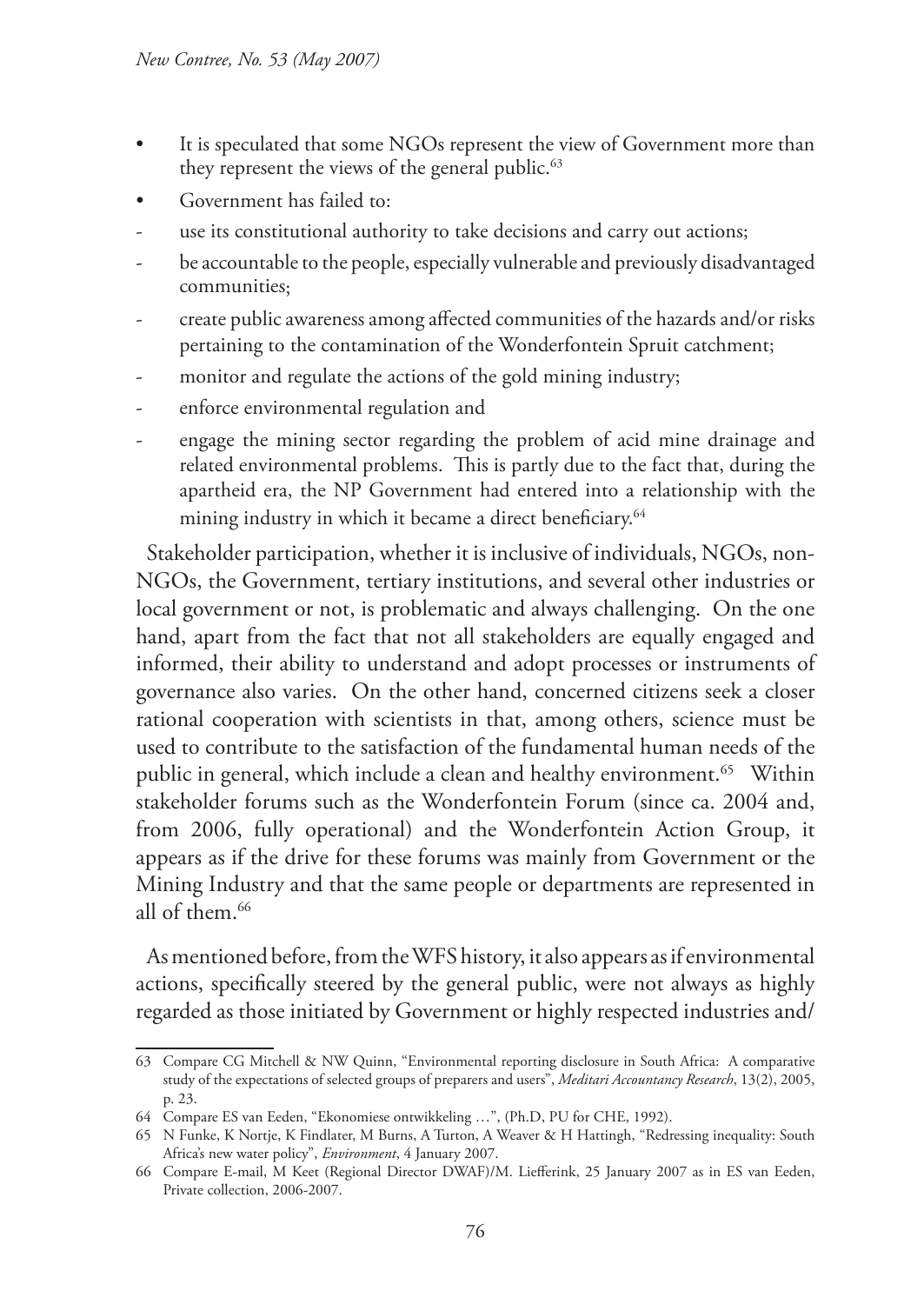or institutions, and this perception has a historical tail, linked to people in governmental periods where the majority of the public was visible, but not supposed to be heard.<sup>67</sup>

### **An assessment of NGO efficiency in the wider Wonderfontein catchment**

From past and present impressions, it appears as if NGO efficiency in the WFS area can be assessed as a mixture of "success" and "failure". Success, in this context, would then imply an outcome that reflects progress towards an achievement and that accentuates a level of change or progress, though it may not be the ultimate outcome that was hoped for. The word "failure" indicates the opposite, namely, that efficiency and care in finding pathways to progress have completely failed.

## *Networking to enforce environmental action*

Since NGO involvement (heavily backed by private individuals and locally founded groups), a networking system has provided lifeline information and easy focus, understanding, and intellectual backing of NGOs in this area as represented by environmental activists, journalists, and academics themselves. In this networking system, it was environmental lawyers and advocates who initialled assisted.68 Currently the Escarpment Environment Protection Group (EEPOG) and the recently founded Federation for Sustainable Environment (FSE) are new initiatives by NGOs to enforce environmental acts by Government Departments.<sup>69</sup>

<sup>67</sup> Impressions from the author. Also compare with N Funke, K Nortje, K Findlater, M Burns, A Turton, A Weaver & H Hattingh, "Redressing inequality: South Africa's new water policy", *Environment*, 4 January 2007.

<sup>68</sup> Compare the assistance of Attorneys Morne Viljoen, Duard Barnard, Richard Spoor and Advocates Hendrik Schmidt, Caroline Dreyer, and Dirk Vetten to Ms Mariette Liefferink as in M Liefferink, Private collection, 1988-2007.

<sup>69</sup> ES van Eeden, Private Collection, 2006-2007, E-mail, M Liefferink/ES van Eeden, 9 November 2007; Public Hearing Submission, EEPOG, 6 November 2007; E-mail, FSE/ES van Eeden, 22 November 2007.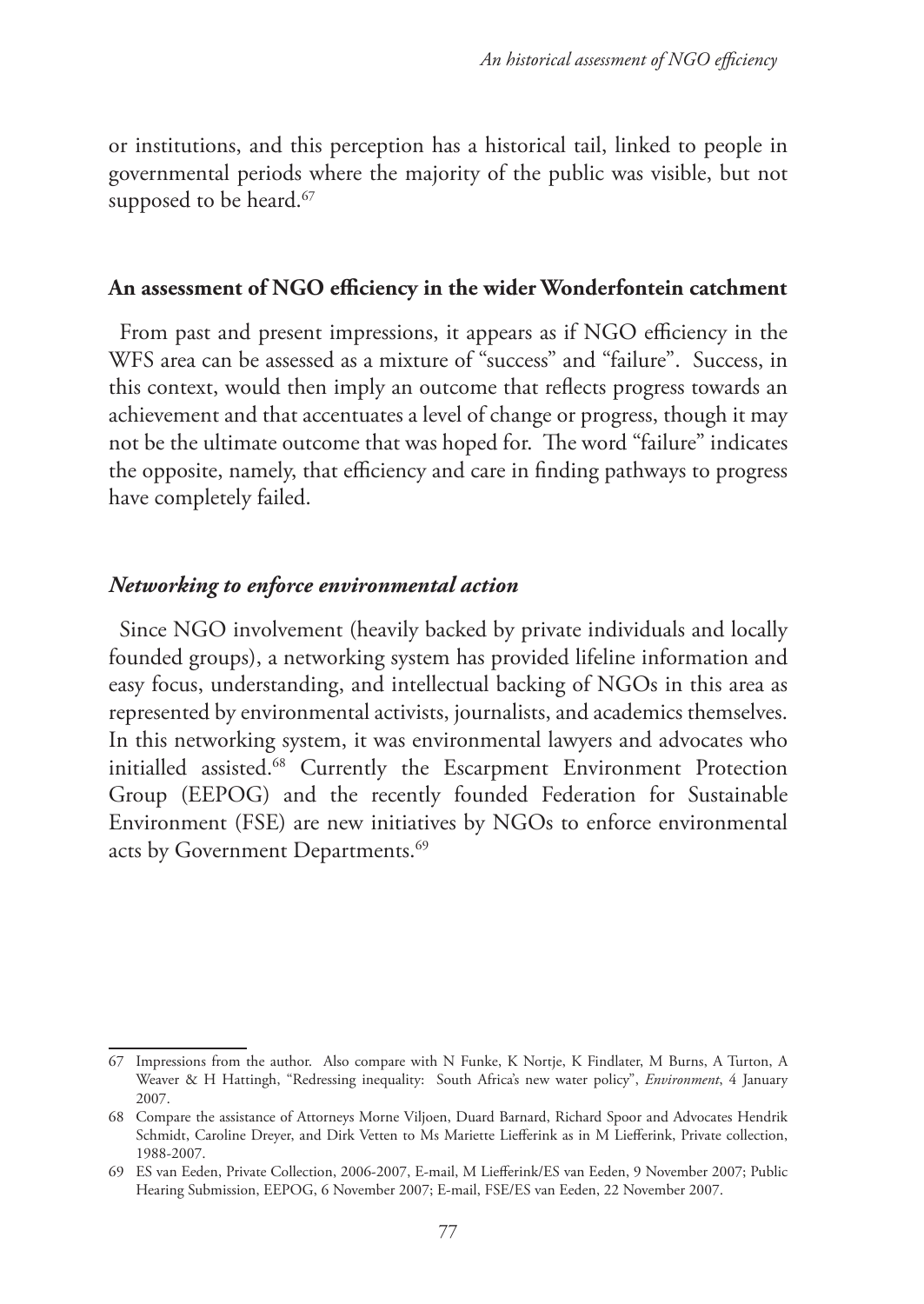## *Gold mining and WFS environmental remedial progress*

Partially as a result of an NGO whistle-blowing in the WFS area, some progress has recently been made by the gold mining companies operating within the Wonderfontein Spruit catchment in understanding the challenges and in starting progress towards formulating possible remedial solutions.<sup>70</sup> Another challenge facing gold mining companies is to recognise and accept that the mineral wealth under the ground should also be translated into social development, broad-based economic growth, and environmental protection, inclusive of biodiversity and water issues. This challenge has been shared with the gold mining industry by researchers, of whom some operate in association with NGOs.

By 2007, some gold mining companies within the Wonderfontein Spruit started focussing on developing and refining their environmental management programme reports. While engagement started out as efforts by individual companies, efforts have been made to involve all gold mining companies. To this end, the Mining Interest Group has been established as a substructure of the Wonderfontein/Loopspruit Forum, through which mining companies can act in a consolidated manner in addressing catchment management issues.

Individual gold mining companies within the Wonderfontein Spruit area are using the Global Reporting Initiative (GRI) guidelines in reporting on their sustainable development performance. The purpose of the guidelines is to provide a common framework for reporting, for assisting organisations to meet their non-financial reporting requirements, or for reporting on the economic, environmental, and social dimensions of their activities. However, the use of these guidelines is voluntary.

Individual gold mining companies have also applied for or obtained ISO 14001 and 19011 accreditation. ISO 14001 (SANS 14001) is the flagship standard of the ISO (International Organisation for Standardisation) series and is widely known. ISO 19011 (SANS 19011) is the standard dealing with the auditing of both environmental and quality management systems and provides guidance on principles of auditing, managing audit programmes, conducting audits, and auditor competence. Gold Fields, in addition,

<sup>70</sup> For instance, individual gold mining companies are endeavouring to find a high-order solution to address the historic and current contamination of the Wonderfontein Spruit that is both profitable and reduces environmental impact. Gold Fields commented that these solutions sought were not intended to be profitable, but rather sustainable.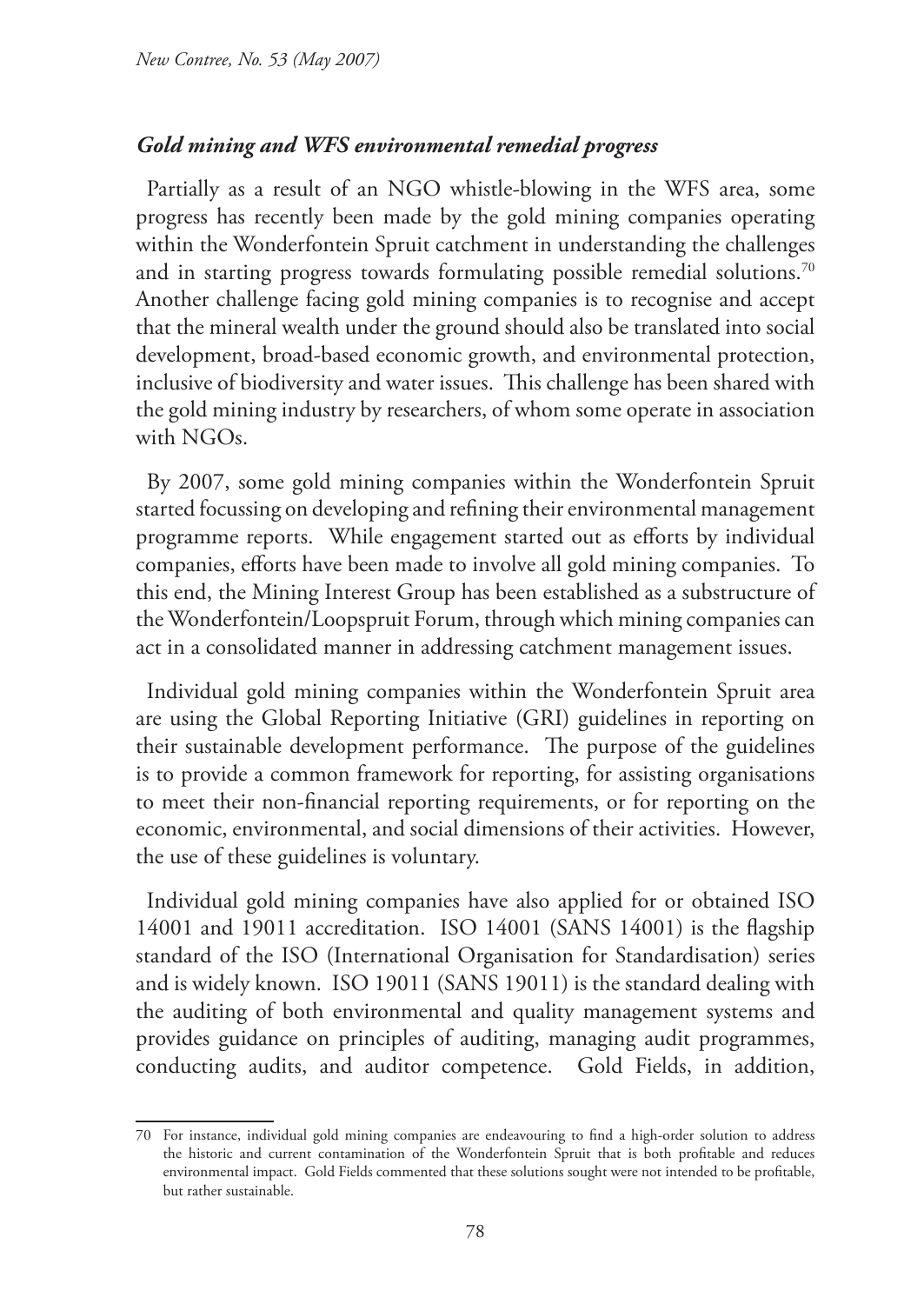has recently committed itself to the Global Compact and the Sustainable Development Principles of the International Council on Minerals and Metals (ICMM), as well as the implementation of the Cyanide Code. However, NGOs perceive remediation and mitigation measures still to be reactive rather than proactive.<sup>71</sup>

### *Stakeholder engagement and the gold mines*

Individual gold mining companies are becoming more creative, and partnerships with statutory bodies (such as the CSIR and the Council for GeoScience), authorities (such as the DWAF), and NGOs (such as the Wildlife and Environmental Society of South Africa or WESSA, the IUCN, the WWF, and the Legal Resource Centre) are becoming commonplace. Gold Fields as gold mining group regards stakeholder engagement as a key performance area in its own sustainable development programme. To ensure a systematic and credible process of stakeholder engagement, Gold Fields has implemented the AA1000 Stakeholder Engagement Standard of Accountability (SESA) at all of its operations worldwide. The SESA provides Gold Fields and its stakeholders with a structured approach and system for engagement. There have been significant benefits and improvements in the Wonderfontein Spruit, specifically in the quality of engagement with stakeholders. Also the Government's Task Team for Mine Water Management and Closure (GTT), as established by the DME and DWAF in 2005, intended to facilitate Government decision making on mine water management, related pollution problems and sustianable mine closure within highly mine-out areas.72 Though the newly founded FSE only recently initiated a process of communication with the GTT, several NGO environmental expertise label this pathway to solutions as a dead duck.73

<sup>71</sup> Compare ES van Eeden, Private collection, 2006-2007; M Liefferink, Private collection, 1988-2007, Response by Gold Fields to questions posed regarding recent environmental development to be used for writing this article, August 2007.

<sup>72</sup> ES van Eeden, Private Collection, 2006-2007, E-mail, E Swart (Director, Mine Environmental Policy Research and Development)/M Liefferink, 22 November 2007.

<sup>73</sup> ES van Eeden, Private Collection, 2006-2007, E-mail, FSE/ES van Eeden (Letters, C Bosman; A Turton; M Liefferink), 23 & 27 November 2007.